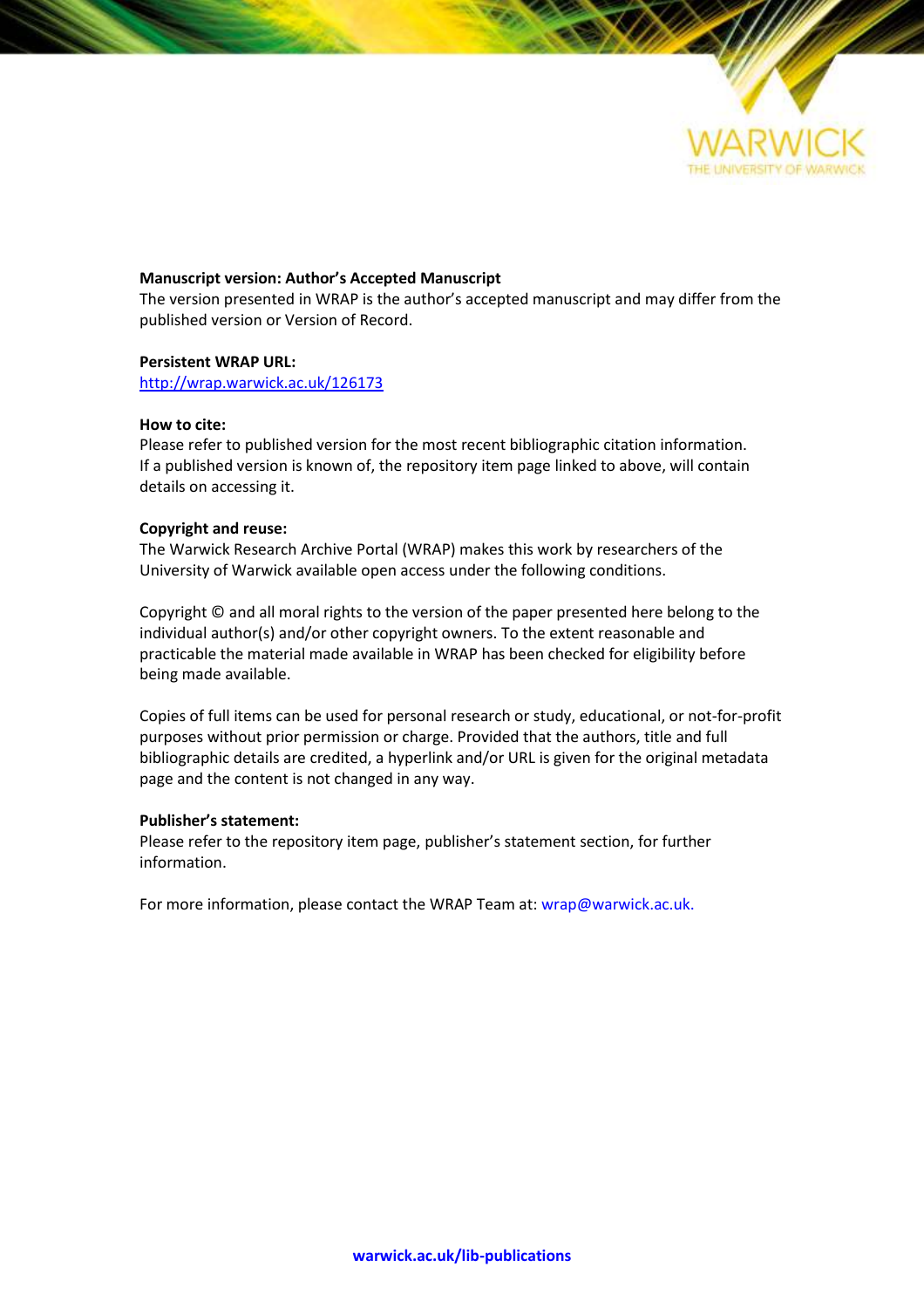# **A Voice for East Germany: Developing the BBC German Service's East Zone Programme**

\_\_\_\_\_\_\_\_\_\_\_\_\_\_\_\_\_\_\_\_\_\_\_\_\_\_\_\_\_\_\_\_\_\_\_\_\_\_\_\_\_\_\_\_\_\_\_\_\_\_\_\_\_\_\_\_\_\_\_\_\_\_\_\_\_\_\_\_\_\_\_\_\_

## Emily Oliver

*Originally conceived as part of Britain's psychological warfare effort during the Second World War, the BBC German Service continued to broadcast from London to Germany throughout the Cold War. In 1949, in response to rising tensions between the Western Allies and the Soviets, the German Service created the* East Zone Programme*, specifically targeting listeners in what was to become the German Democratic Republic. This article analyses the perspectives and voices adopted by the* East Zone Programme *when addressing East Germans during the first decade of its existence, and the mutual risk-taking of broadcaster and listeners during the early Cold War. Drawing on scripts, correspondence, and policy documents from the BBC Written Archives Centre and the German Broadcasting Archive, the article examines contributions by British presenters such as Lindley Fraser and Richard O'Rorke, wartime German-speaking émigrés including Bruno Adler, Robert Lucas and Erich Fried, and East German letter writers and defectors, asking who was best placed to speak to and for listeners in the German Democratic Republic. An analysis of listener reactions to the* East Zone Programme *shows listeners' gradual disillusionment with the BBC External Services' non-intervention policy for broadcasting to states behind the Iron Curtain.*

By the late 1940s, the BBC had become the largest international broadcaster in the world, transmitting 'more hours of programme time each week than any two other states combined'.<sup>i</sup> Its German Service could look back on a decade of broadcasting in German from London. Since its slightly haphazard beginnings during the Munich crisis in 1938, the German Service had grown into the largest department within the BBC's External Services, employing 120 people.ii During this decade, the German Service's mission had changed from counteracting Nazi propaganda by broadcasting truthful and up-to-date news, to projecting a positive image of Britain during the Allied occupation of Germany. With the Cold War looming, its mission was set to change again.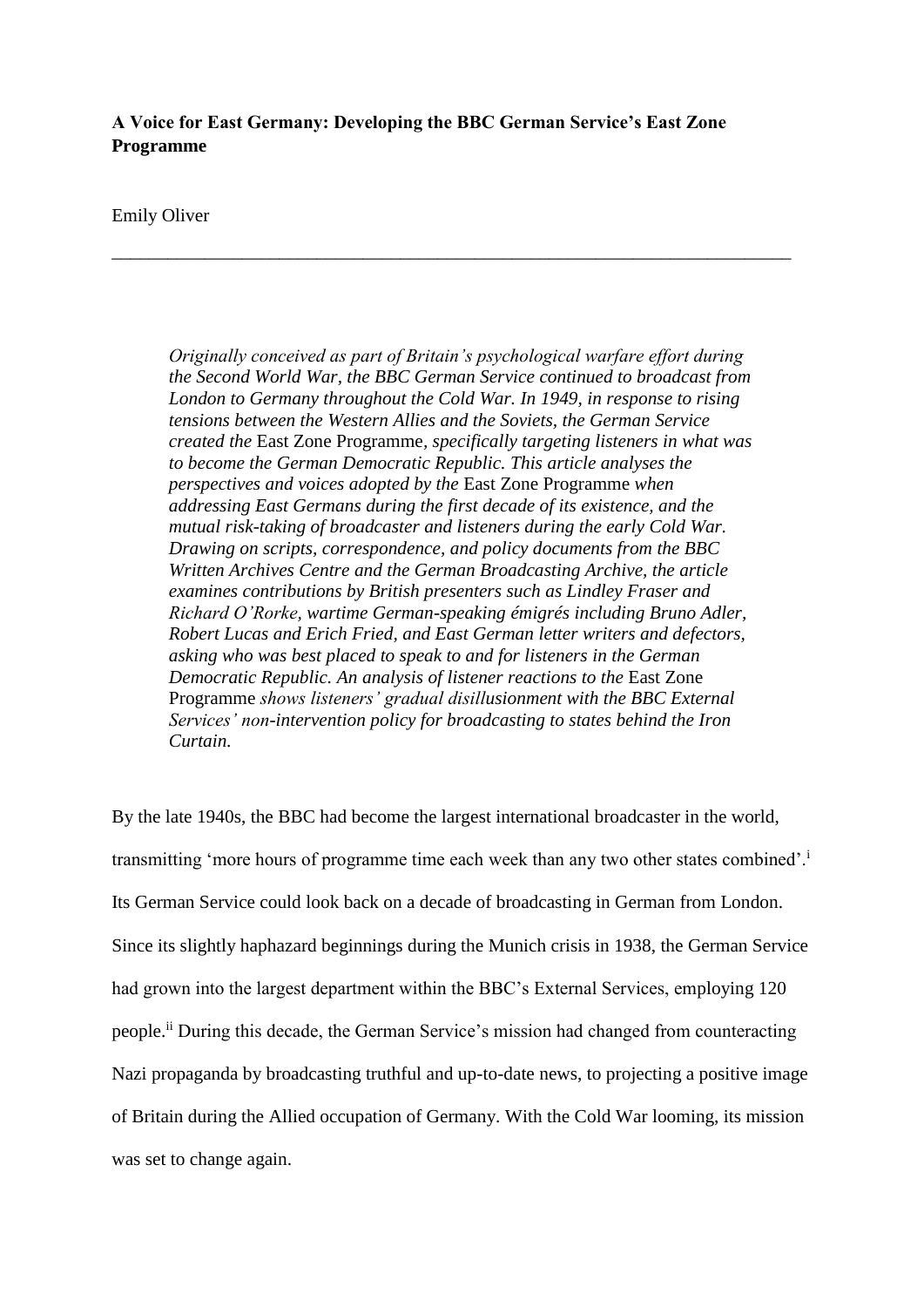In May 1949, the Western zones of Germany constituted themselves as the Federal Republic, followed in October by the German Democratic Republic (GDR) in the East. Earlier that same year, the BBC German Service had responded to the increasing inner-German division by creating a special programme for the Soviet Zone, which would run for the next twenty-five years. The German East Zone Programme (GEZP) was first broadcast as part of the BBC German Service on 4 April 1949, and quickly became an established part of the regular schedule. It consisted of half an hour's content following the 8pm news (later expanded to an hour-long slot), with repeats of specific programme items in the early morning and at noon.<sup>iii</sup> The GEZP's anticipated objectives were threefold: 'to convince the population of the Eastern zone that the Western world has not forgotten them', 'to strengthen their belief that the spiritual values of the Western world and its standard of life are superior to those of the Communist world', and finally, 'to help them resist the assaults of Eastern propaganda'.<sup>iv</sup> The BBC was not alone in hoping to reach East Germans via broadcasts from the West. Other stations broadcasting in German to the GDR included the Nordwestdeutscher Rundfunk (NWDR, 1945–1955), the German-run but US-controlled Radio in the American Sector (RIAS, 1946–1993), and the Sender Freies Berlin (SFB, 1954–2003). The US international broadcaster Voice of America (VOA, 1942–present) also continued its German service during the Cold War. These stations faced opposition in the East from Berliner Rundfunk and Moscow Radio.<sup>v</sup>

Research on Cold War broadcasting by the Western powers has often concentrated on US-funded efforts such as Voice of America (VOA), Radio Free Europe (RFE), or Radio in the American Sector (RIAS), while considerations of the BBC's role have focused on languages other than German.<sup>vi</sup> Gary Rawnsley and Michael Nelson have produced comparative studies of British and American Cold War broadcasting, via while Alban Webb's very useful publications have chiefly examined the BBC's output to Czechoslovakia and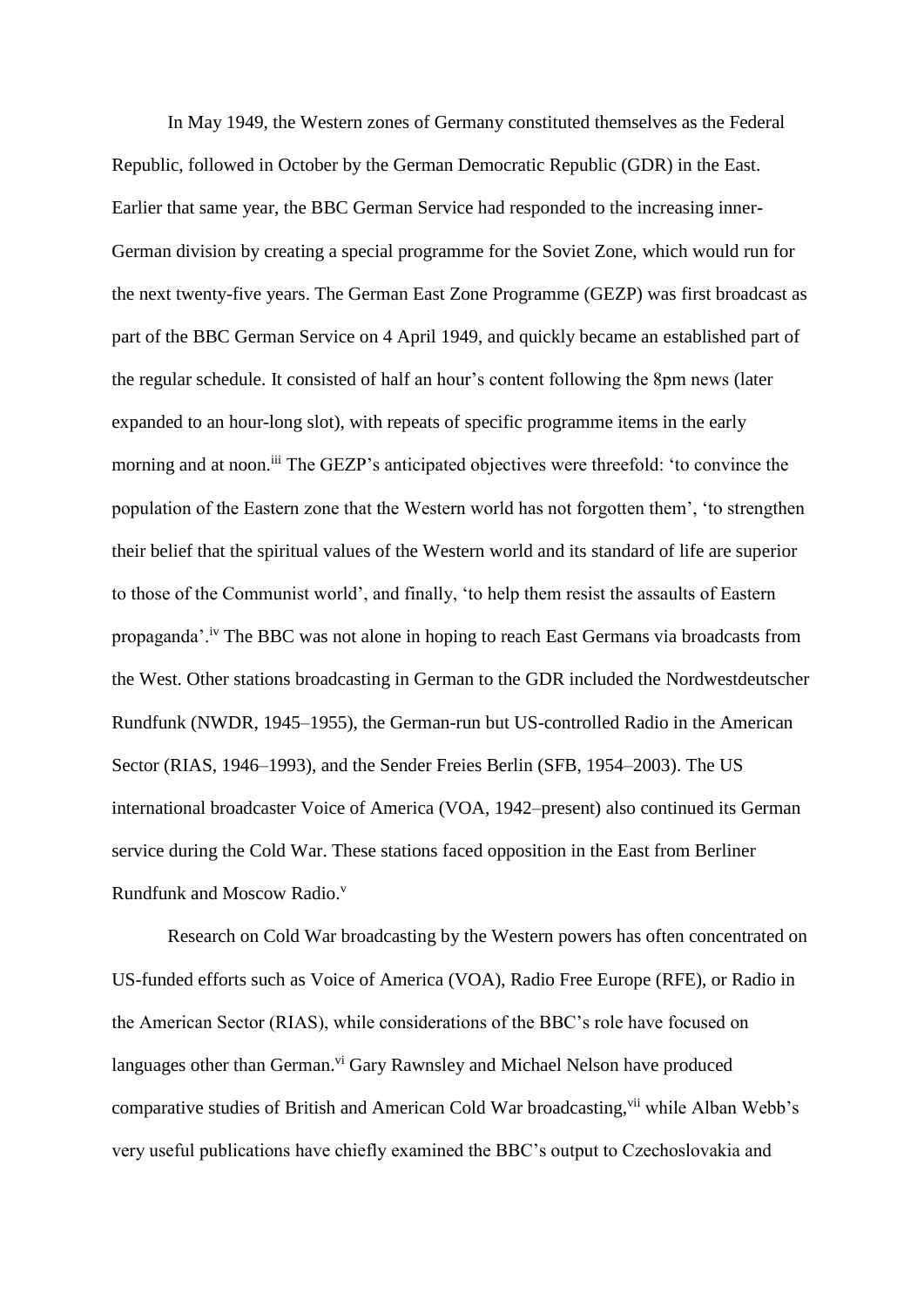Hungary during the 1950s.<sup>viii</sup> Webb has also published on the BBC's audience research efforts at the time, and Graham Mytton has supplemented this account with his experience of working for the Listener Research Unit.<sup>ix</sup> Gerard Mansell's history of BBC external broadcasting up to the 1960s contains invaluable insights into the German Service's wartime work, but provides only cursory information on its post-war role.<sup>x</sup> The most important source on the BBC German Service in the Cold War is a 2013 article by Patrick Major, which provides an excellent overview of the East Zone Programme's history (1949–1975), giving an impression of its most important formats, but lacking the space to analyse these in great detail.<sup>xi</sup> More recently, Susanne Schädlich has published a book-length reflection in German on the GEZP's letter box programme, which follows the fate of East German Karl-Heinz Borchardt, jailed in 1970 for writing to the BBC.<sup>xii</sup>

This article examines the ways in which the BBC German Service used the East Zone Programme during its first decade as a means of persuasion, information, and propaganda to engage an East German audience, and to what extent this achieved the programme's stated objectives by connecting Germans in the former Soviet Zone with the outside world. Going beyond the Service's best known output, it analyses previously unexamined archival sources from the 1950s to examine the BBC's experimentation with different formats and voices addressing GDR listeners. The article considers three categories of speakers or contributors – Brits, wartime German or Austrian exiles, and East Germans themselves – investigating which perspectives appeared most credible and authentic to listeners. It focuses particularly on risk-taking in Cold War broadcasting. What did the BBC German Service expect of its East German listeners? To what extent did it encourage risk-taking on their part? And what did it offer East German listeners in return? These questions are linked to broader issues concerning the purpose of international broadcasting to authoritarian countries during the Cold War. What is the point of broadcasting potentially subversive material to people living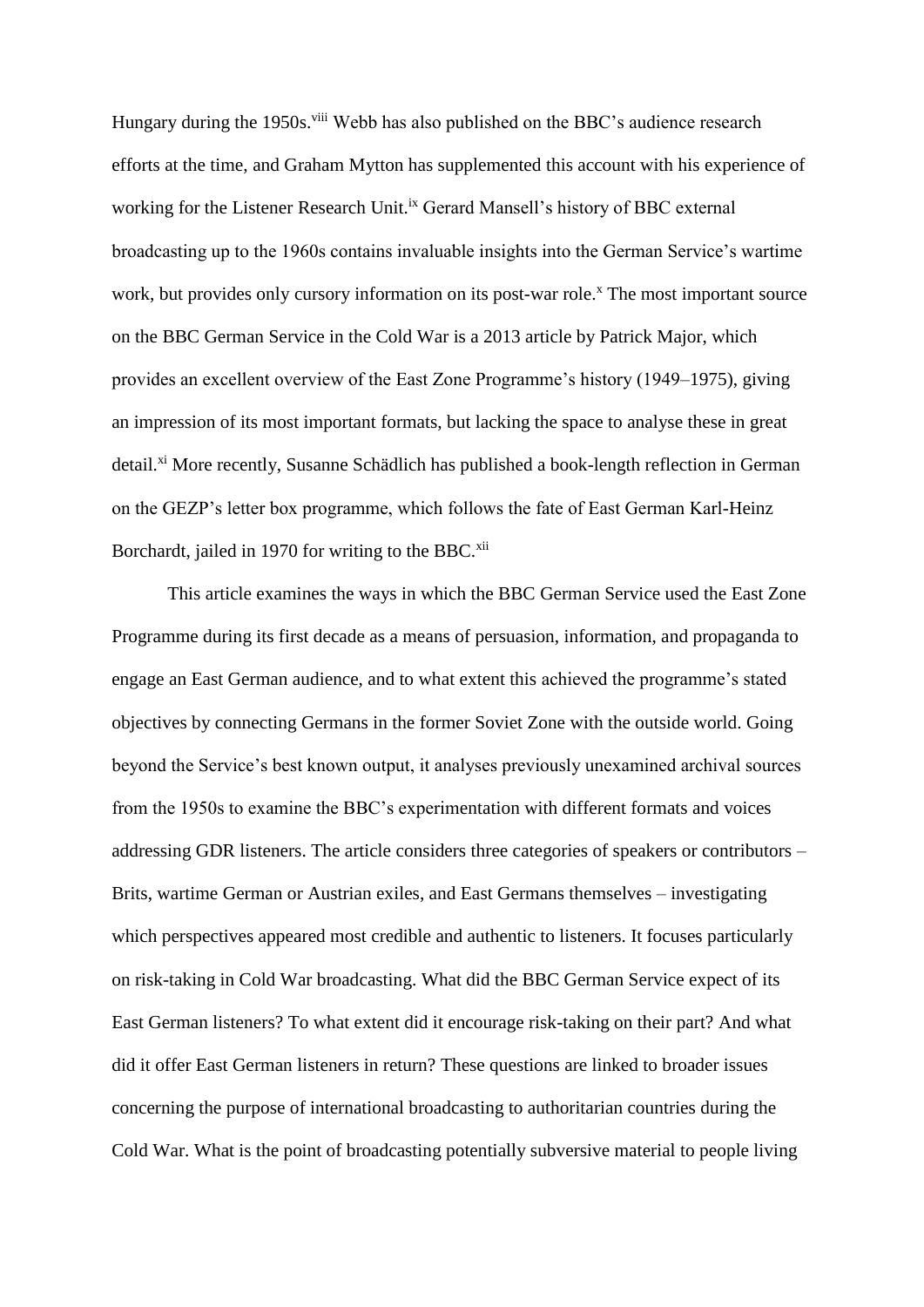under an authoritarian regime, if the status quo needs to be maintained in order to avoid a larger global conflict? Did the German East Zone Programme encourage dissidence? Did it function as a safety-valve for disgruntled GDR citizens? Was it mainly engaged in keeping the Cold War cold – or at least lukewarm? Investigating broadcasts and listener reactions during the GEZP's first decade shows how the BBC walked the fine line between encouraging criticism of the GDR leadership and maintaining the status quo, while also highlighting the effects of this policy on the reciprocal relationship between broadcasters and listeners.

There are two main reasons for focusing on the early phase of the GEZP's existence: first, this was the period during which the BBC was able to communicate with listeners in East Germany and receive direct feedback on its programmes – a process which became much more difficult after the building of the Berlin Wall in 1961. Secondly, research so far has focused on the GEZP's three best-known programmes: 'The Two Comrades' (1949– 1963), 'Letters without Signature' (1949–1974) and 'The Surprised Newspaper Reader' (1950–1972). Although all of these programmes were regularly broadcast during the 1950s, almost none of their scripts for this period survive in the archives, meaning that content analysis focusing purely on these programmes tells us only about output during the 1960s and early 1970s.<sup>xiii</sup> Focusing on the 1950s enables us to observe the BBC negotiating how to use the German Service as an effective tool of psychological warfare in a Cold War.

### **British Presenters and Political Commentary**

The main difference between wartime and Cold War broadcasting to Germany was the degree of intervention the BBC German Service could afford to offer on the air. Whereas its wartime mission had been to contribute to an Allied victory which was chiefly attained through military intervention, after the war the BBC's Director General William Haley made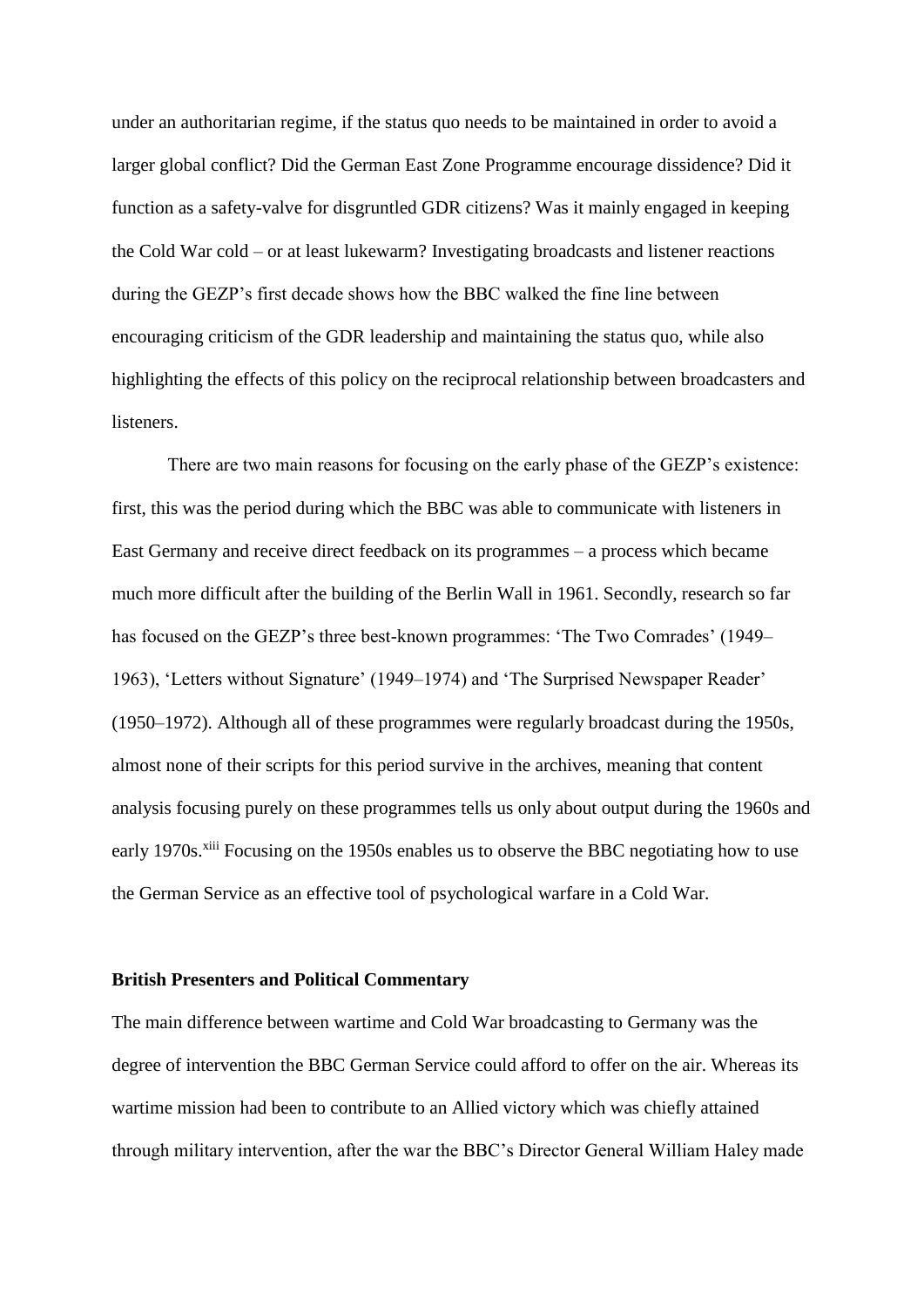clear that it was 'not a function of the BBC external services to interfere in the domestic affairs of any other nation', since they did 'not exist to throw out Governments or to change regimes'.<sup>xiv</sup> This non-intervention policy set the BBC apart from most other Western international broadcasters such as RFE, VOA, or RIAS, who pursued a liberationist agenda at this point.<sup>xv</sup> The consequence for the German Service was that it had to convince East Germans their government was in the wrong, whilst being unable to promise concrete Western help or an end date to this state of affairs:

We do not aim at short-term visible results, but at a long-term objective – namely, to influence the fundamental outlook of our listeners. We want to convince them that – although the West cannot at the moment give them any tangible assistance – it is none the less good, desirable and worth-while not to succumb to the propaganda of the current regime. $x<sup>vi</sup>$ 

This change from radio's role as a short-term subsidiary weapon of psychological warfare to an instrument for sustaining long-term political resistance whilst fostering the hope of far-off, somewhat nebulous regime change without military backing from the West required an extremely careful handling of the German East Zone Programme's tone and content.

By 1949, the German Service had already experienced the consequences of getting the tone of its broadcasts wrong. Its output to Allied-occupied Germany after the Second World War had been somewhat overzealous in pursuing German re-education and the projection of Britain. As the gap between British broadcasts on occupation policy and Germans' lived experience of food and fuel shortages widened, the BBC German service received many critical and even vitriolic letters from its German listeners, often specifically targeting the new Head of the service, Lindley Fraser.<sup>xvii</sup> In one of the earliest surviving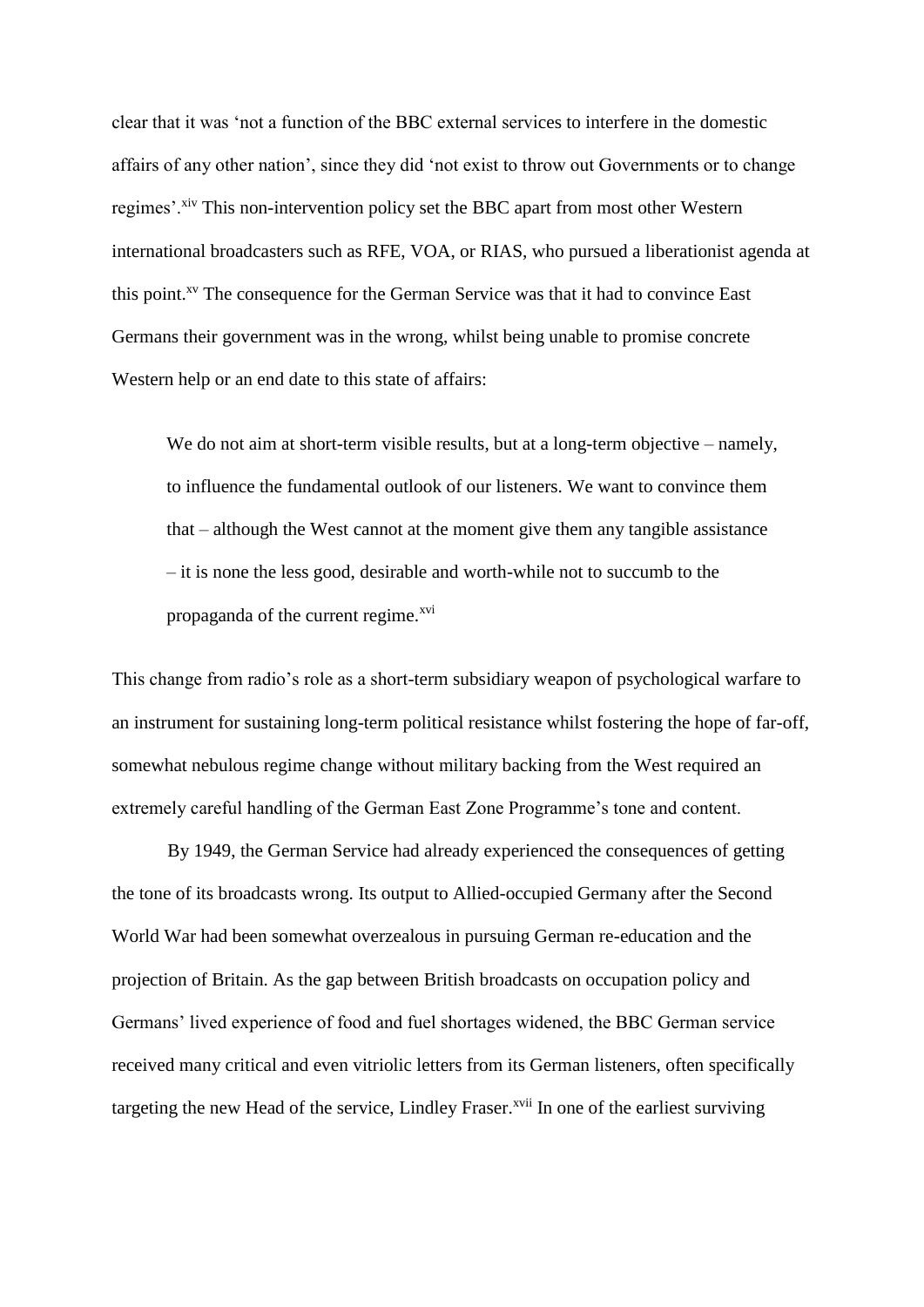scripts for the GEZP, perhaps reacting to this extremely negative feedback, Fraser struck a friendly rather than a lecturing tone when addressing East Germans:

What I, like other speakers in this programme today, want to do is first and foremost to give a message of greeting to our listeners and friends in the Eastern Zone of Germany, and to say to them that though they are cut off from us by the system of control under which they are forced to live, yet they are by no means forgotten.<sup>xviii</sup>

Fraser went on to praise West Germany's development towards independence, democracy and economic prosperity, encouraging similar hopes for East Germany:

If the same thing cannot be said of the Eastern Zone that is something that we all regret – something that at the moment at least cannot be helped. But one day, we can confidently hope, the Eastern Zone will be able to take its full share in the rebuilding of a peaceful and democratic Germany.<sup>xix</sup>

The basis for Fraser's confident hope remained conveniently obscure, but his profession of Western solidarity may have provided some comfort to East Germans barely three months after the GDR's founding.

While the German Service maintained that 'the EZP has a definite mission in giving information on vital affairs and background to the news of the day, without any special propaganda slant', output to East Germany was never neutral.xx Political commentaries were the purview of the service's British presenters, and not all of them adopted the gentle tone of Fraser's 1949 talk. According to the BBC's Charter, Licence and Agreement, the External Services were bound to speak for the 'national interest'.<sup>xxi</sup> Some scripts, such as a 1958 talk by the German Service's Assistant Head Richard O'Rorke, were slanted heavily in favour of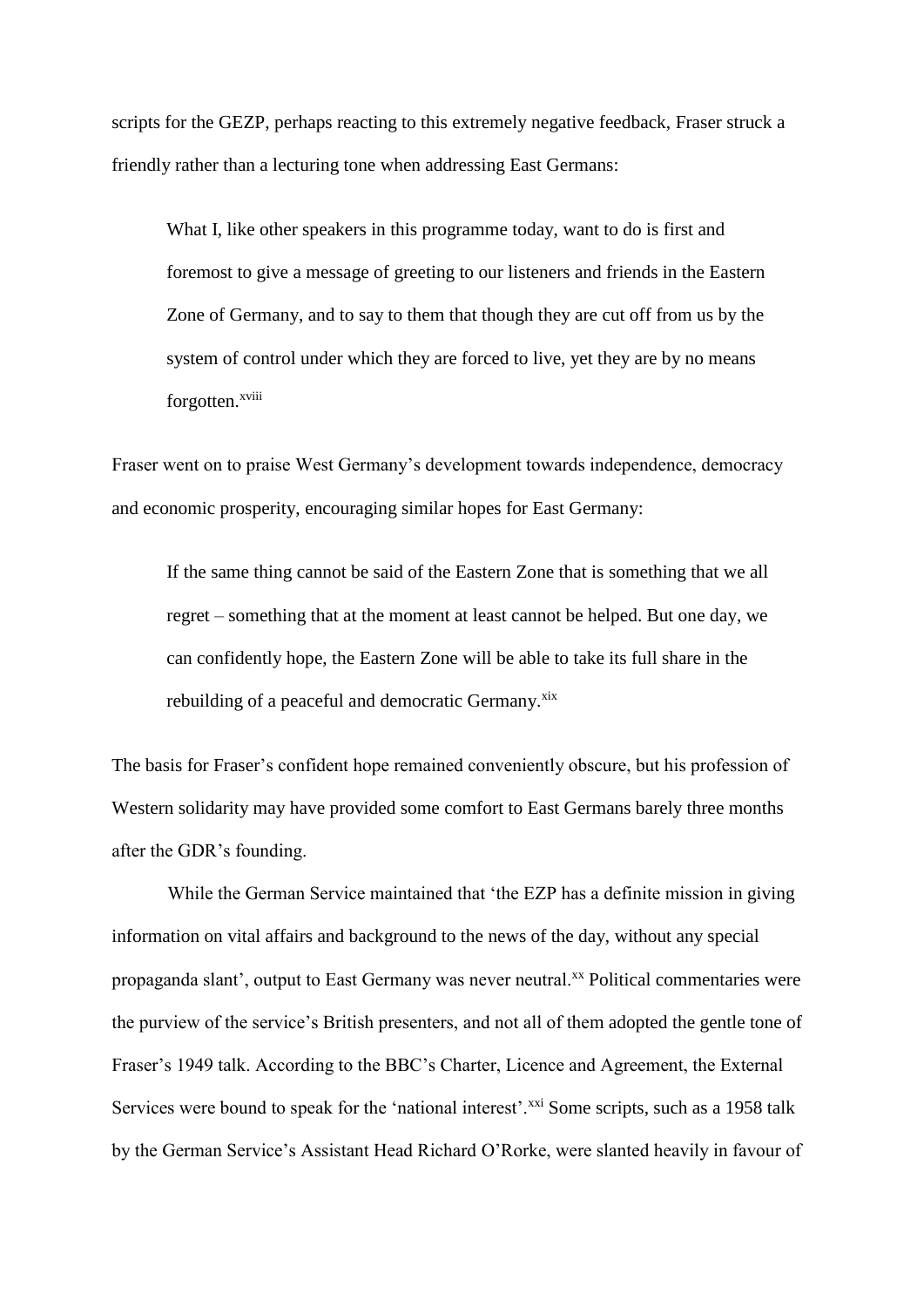this national interest. In an episode of the series 'The Truth Is…' ('Wahr ist vielmehr…'), which regularly refuted Soviet propaganda claims, O'Rorke responded to a Moscow Radio broadcast on the recent elections in Southern Rhodesia. Moscow Radio had criticised the elections as undemocratic, since most of Southern Rhodesia's black population had been barred from voting through strict property and income requirements. O'Rorke admitted that this was true, pointing out that 'the very limited franchise allowed to native Africans has been criticized fairly widely in the British press'.<sup>xxii</sup> However, he proceeded to justify the restricted voting rights by claiming that Southern Rhodesia was not yet civilized enough to extend the franchise.

The British have been in Rhodesia a very short time. Even 50 years ago the country was almost completely undeveloped and the population was still living in a state of primitive savagery. In these last 50 years the country has been developing fast. […] But it takes more than one or two generations to convert primitive savages into men capable of running a complex modern civilisation.<sup>xxiii</sup>

Having thus defended British racism in a former colony, O'Rorke launched a verbal attack on the USSR, maintaining that '[t]he last country with any right to criticize colonialism is the Soviet Union, which so far from restoring freedom and independence to nations, has deprived them of it'.<sup>xxiv</sup> Applying this specifically to the GDR, O'Rorke stated that 'real Democracy [...] means being able to vote Herr Ulbricht out of power and replace him by someone who really wants German reunification'.<sup>xxv</sup> While demanding greater freedom for East Germans, O'Rorke's line of argument betrayed a colonialist outlook and a compulsion to defend racist British policies, demonstrating the slipperiness of any claims to objectivity in British broadcasting to East Germany.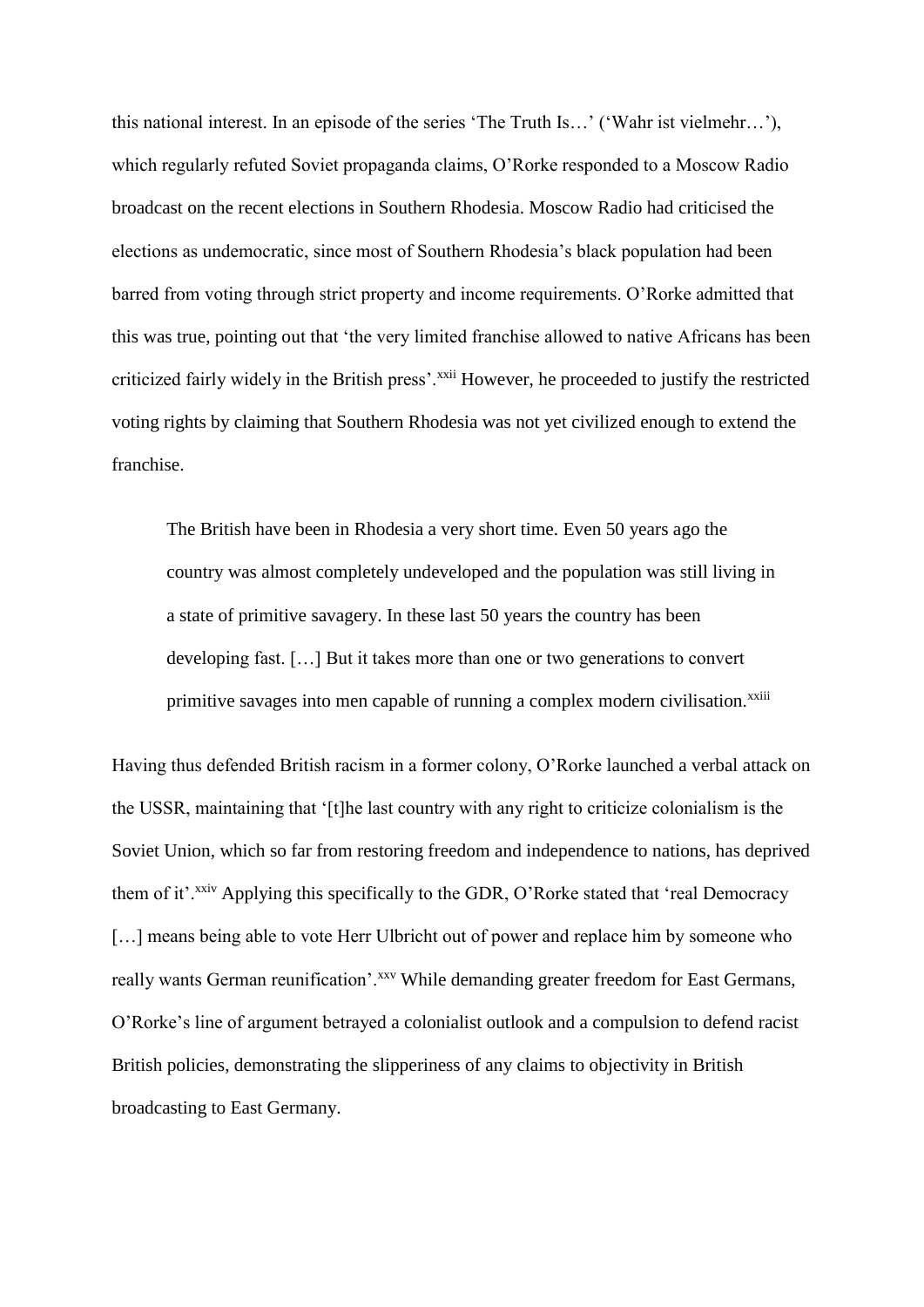# **Contributions by Wartime Émigrés**

From the beginning, the GEZP supplemented its informational content with a variety of other formats including satirical and comic features. The German Service relied on its wartime émigré staff to supply this content: Bruno Adler (1889–1968), a German-speaking Czech, was commissioned to write a series called 'The Two Comrades' ('Die zwei Genossen'), bearing a striking resemblance to his wartime 'Kurt und Willi' series, in which a Party functionary enlightens his somewhat naïve friend as to what is actually going on behind the veil of official propaganda.<sup>xxvi</sup> Robert Lucas (born Robert Ehrenzweig, 1904–1984), a Jewish-Austrian émigré who during the war had scripted the humorous letters of Adolf Hirnschal, now penned a series called 'The Surprised Newspaper Reader' ('Der verwunderte Zeitungsleser'): a comical East Zone press review with ironic commentary exposing the contradictions in GDR state-controlled journalism.<sup>xxvii</sup>

Before these long-running formats became established, the East Zone Programme was frequently reorganized, with new features by wartime émigrés being trialled and often abandoned. Among the short-lived programmes (for which no scripts survive) was a comic feature called 'Don't Interrupt Me!' ('Unterbrich mich nicht!'), in which a Party official's wife aired her opinions on East German policy. The format sounds similar to Adler's wartime series of monologues by the garrulous Berlin housewife 'Frau Wernicke' and may well have been scripted by him. Another early feature in the GEZP was 'West-Easterly Ivan' ('Westöstlicher Iwan') by writer and translator Carl Brinitzer – a comic take on a permanently inebriated Russian occupation soldier explaining Soviet foreign policy, ending with a song.<sup>xxviii</sup> A further, short-lived feature added in 1951 was 'Learn German with Radio London' ('Lernt deutsch im Londoner Rundfunk'), a satirical derivative of the BBC's extremely popular English lessons, in which the different uses of words such as 'freedom', 'democracy' and 'terror' on either side of the inner-German border were discussed.<sup>xxix</sup>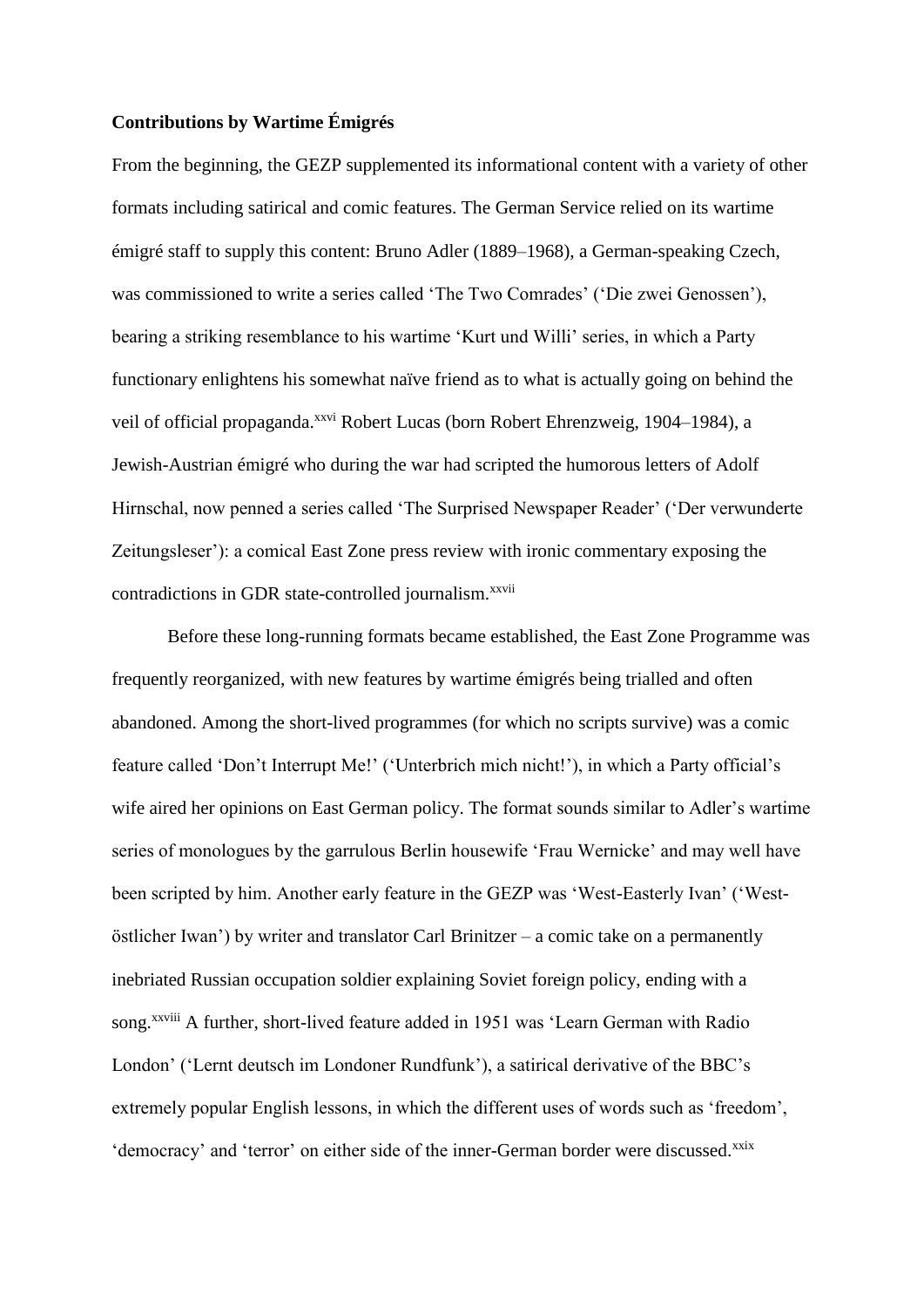To enhance its East Zone Programme, in late 1951 the German Service was looking for 'a personality speaker […] who would have a real knowledge of the country he was speaking to and could awaken a feeling in listeners that their fate is important and that people over here are concerned about them and working for them'.<sup>xxx</sup> The successful candidate was poet Erich Fried (1921–1988). An Austrian Jew, Fried had spent the war years in London, and had worked sporadically for the BBC since 1945. As a convinced communist with a gift for fast and prolific writing, Fried was useful to the German Service, since he could credibly critique communism 'from within', comparing Soviet policy to original communist ideals. Long before launching his career as a leading twentieth-century poet and translator, Fried became a full-time Programme Assistant for the East Zone Programme in 1952, contributing talks, poetry, and translations until his resignation in 1968.<sup>xxxi</sup> Fried successfully filled the role of a relatable personality speaker for the East Zone Programme, with listeners praising his talks as 'informative, intellectual, objective'.<sup>xxxii</sup> In his annual appraisal for 1961, Lindley Fraser claimed that 'Mr. Fried's contribution to the Soviet Zone programme is probably the most valuable single one we have'.<sup>xxxiii</sup>

Although the 1960s marked the zenith of Fried's career at the BBC, some of his earlier contributions to the GEZP survive and have so far attracted almost no critical attention. In addition to scripting talks about 'Marx and Engels'xxxiv and a series called 'Tito Speaks'xxxv in the early 1950s, Fried was trying his hand at satirical sketches about problems in the GDR (sometimes under the pseudonym Manfred Schreiner), producing scripts with titles such as 'The Progressive Socks', and 'The Activist Vacuum Cleaner'.<sup>xxxvi</sup> While some of these scripts have their moments of wit, Fried's talents lay decidedly in the realm of political talks rather than sketch comedy, and his activity in this area appears to have ceased by 1954.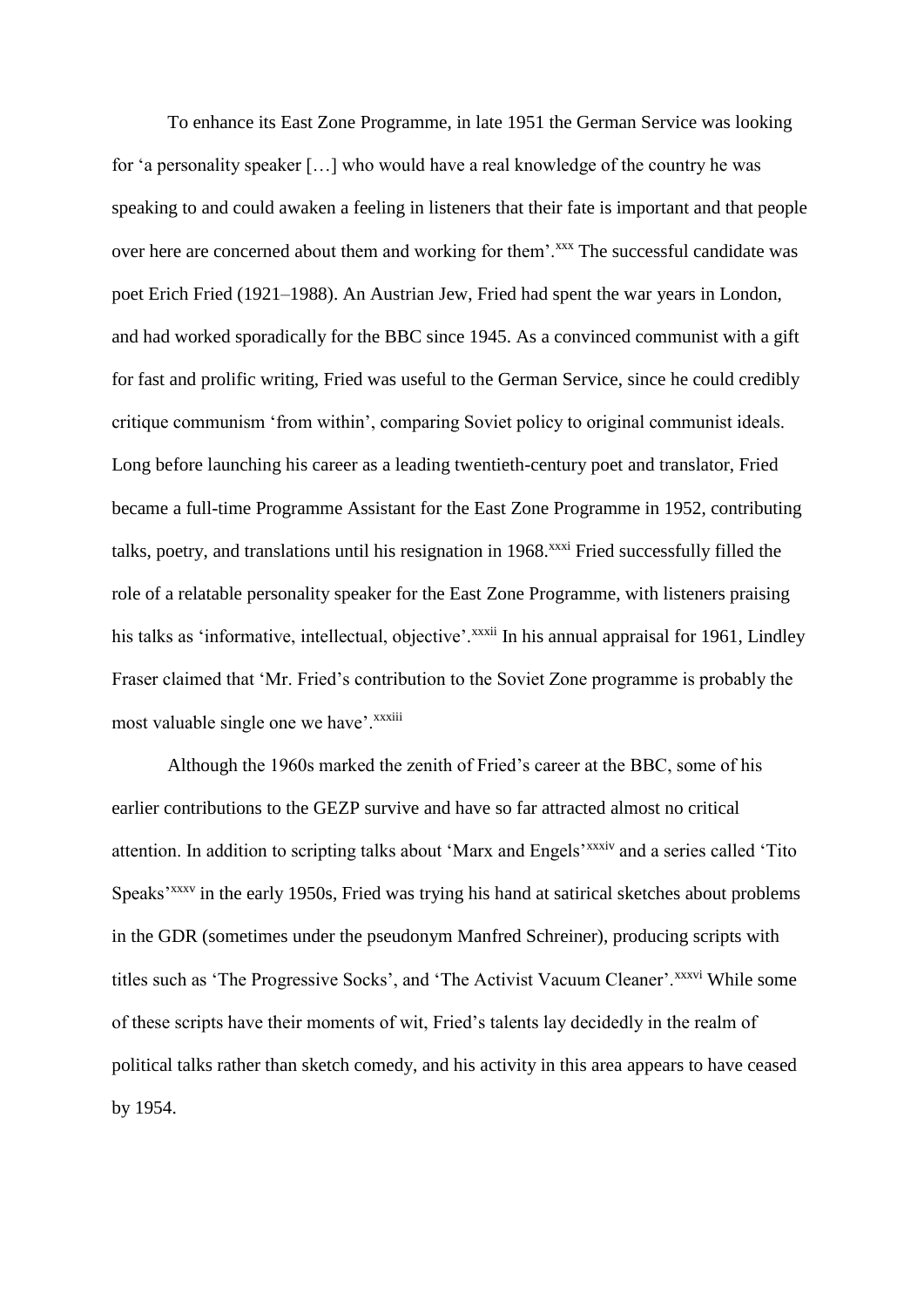One script among Fried's early efforts stands out, however. In December 1952, he was given the rare opportunity of incorporating his poetic gifts into political commentary, writing a verse drama called 'The Lesson of Prague'.<sup>xxxvii</sup> Using two male and two female voices, the piece is written in rhyming couplets of varying length, and presents an extended lament for the victims of the 1952 Czech Communist Party show trials, unmasking the accusers' hypocrisy and exhorting listeners to learn from the events of Prague. The speakers enumerate insults and accusations hurled at the defendants during the show trials ('Trotskyites!', 'Fascists!', 'Zionists!', 'Imperialists!'), before listing each defendant by name, followed by his punishment, resulting in frequent repetition of the phrase 'death by the noose' ('Tod durch den Strang'). XXXViii By questioning how fourteen men from within the Communist Party could all have been found guilty, Fried exposes the lies contained in official Czech and Soviet propaganda. Throughout the script, Male 2 offers different justifications for the verdict, but is gradually forced to question his own part in supporting the official Party line. By allowing an anonymous communist collaborator to voice his own doubts and regrets, Fried reaches out to devoted GDR communists shocked by the events in Prague, who might have been questioning their own conduct.

The piece ends with an epilogue by Male 1, appealing to listeners in all countries to question official propaganda and to learn from the Prague trials by bearing witness to injustices:

This is the lesson of Prague: you people in all countries, Do not avert your eyes, for so it is, and you yourselves must change it. Injustice is not destroyed through greater injustice and errors are never judged justly through villainy. Remember the speeches of freedom and equality: they were lies. Remember your hopes, again and again betrayed.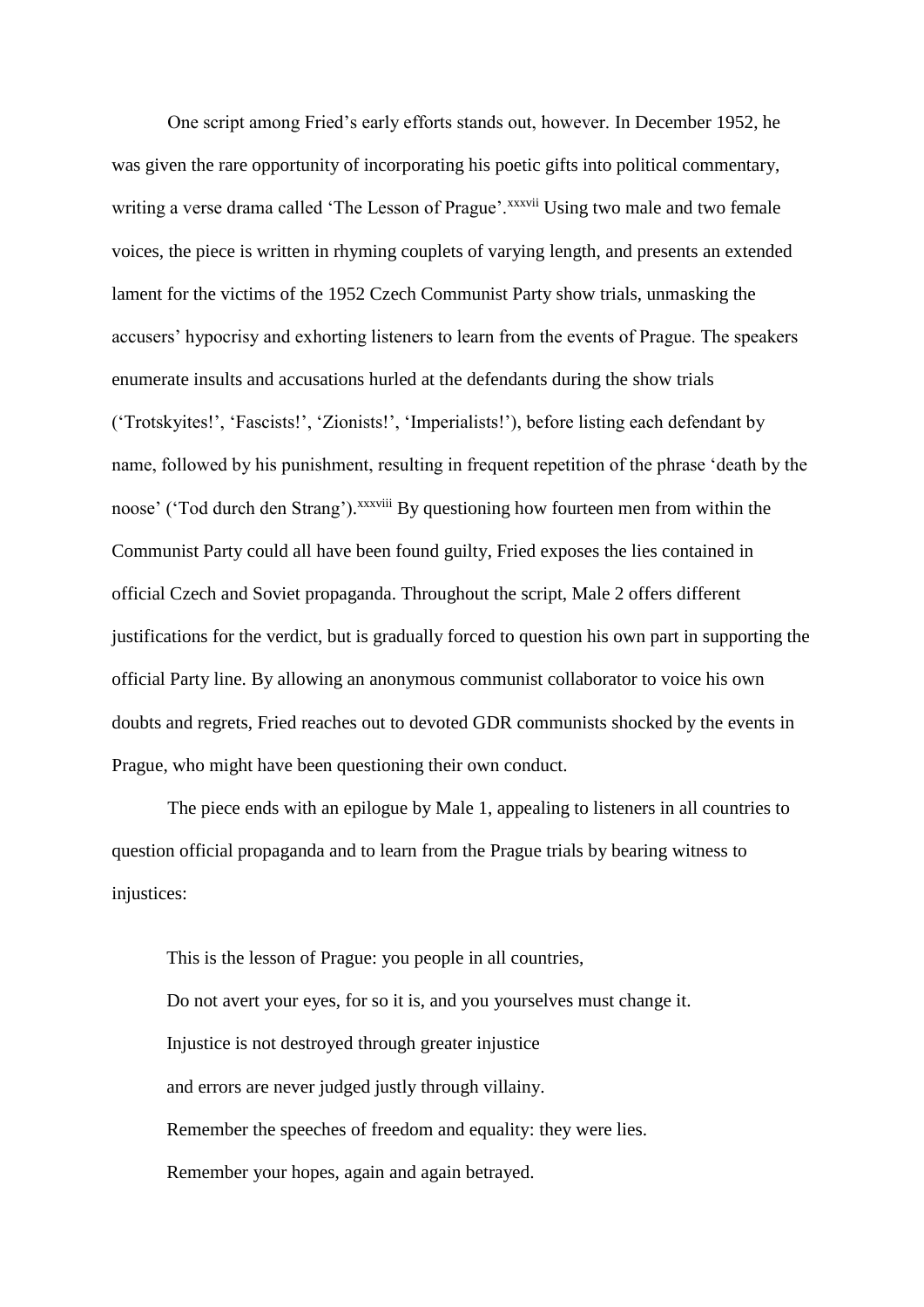If today they forbid you to speak and think,

Then you know: These are the people who will carry out anything ... And those men in Prague, hanged by their own comrades, remember! Remember!<sup>xxxix</sup>

In both form and content, Fried's script is unlike anything else broadcast in the German East Zone Programme at this or any other time. Whilst appealing directly to listeners to challenge political authority, it remains curiously vague on the ways in which this should be done. The script's unique character within the GEZP's output suggests that this kind of poetic intervention was not deemed appropriate for continuation.

Once the GEZP's content stabilized, its wartime émigrés fulfilled two main functions: while Adler and Lucas continued to produce variations on their wartime comedy features, Fried established himself as the German Service's leading political commentator on East Germany. During the 1960s, he was in charge of three different series of weekly talks, beginning with a seven-minute talk on Mondays called 'Intimus' or 'Personal Observations' ('Persönliche Betrachtungen'), followed by a fifteen-minute, multi-voice Wednesday feature on 'Culture and Ideology' ('Kultur und Ideologie'), and finally 'Critical and Uncritical Communism' ('Kritischer und kritikloser Kommunismus') every Friday. The fact that Fried was allotted three political talks per week, while talks by British staff members decreased, indicates that his dissections of 'actually existing socialism' seemed more credible to East German listeners than British voices promoting the United Kingdom's foreign and domestic policy. However, even in his most critical scripts, Fried never repeated his earlier direct calls to action, thus remaining carefully within the bounds of the BBC's non-intervention policy.

## **Giving East Germans a Voice**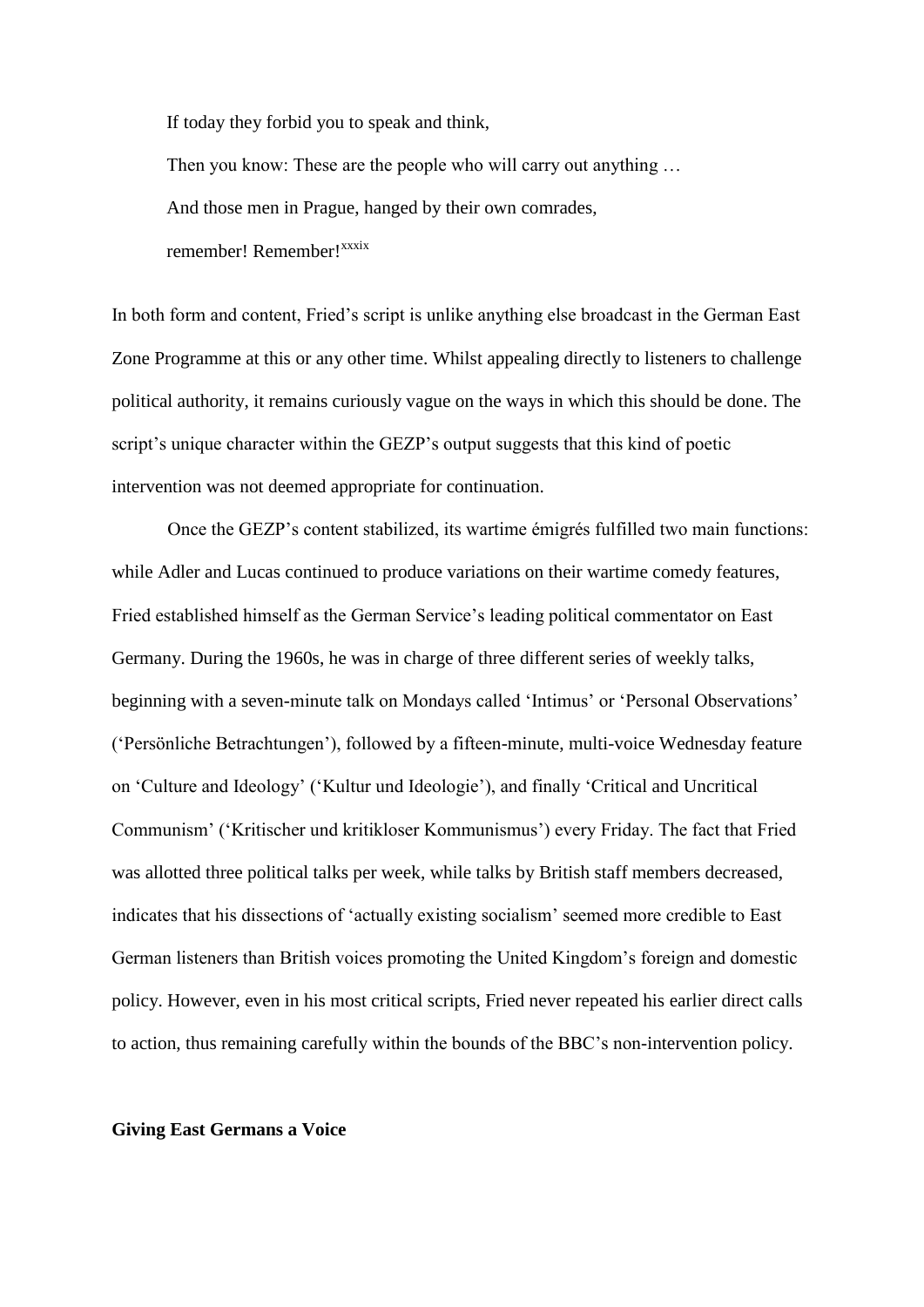To boost its credibility and avoid a widening gulf between presenters and listeners, the BBC needed contributors with direct experience of life in East Germany. One source of such firsthand accounts were recent defectors from the GDR. In 1958, the German Service broadcast a series of twelve talks by East German writer and public intellectual Alfred Kantorowicz (1899–1979) with the programmatic title 'I Speak for the Silent'. Having fled Nazi persecution as a communist, Kantorowicz spent the war in the United States, returning to East Berlin in 1946 to found the journal *Ost und West*. After the journal was banned, Kantorowicz joined the Socialist Unity Party and became a literature professor at the Humboldt University, before fleeing to West Germany in 1957 to escape arrest. His broadcasts' opening words 'My German listeners' ('Meine deutschen Hörer') suggest that this series sought to place itself in the tradition of another famous exiled writer's appeals to the nation: Thomas Mann's wartime broadcasts, which always began with the exclamation 'Deutsche Hörer!'.<sup>xl</sup> However, the content of Kantorowicz's talks limited its appeal to a narrower audience than Mann's, focusing chiefly on Kantorowicz's relationship with the Communist Party, his exile, and his experience of publishing in the GDR. Since most East Germans did not share these experiences, it is doubtful to what extent Kantorowicz could legitimately claim to 'speak for the silent'.

Another GDR exile granted airtime by the BBC was Manfred Hertwig, former director of the East German publishing house Aufbau, who in 1957 had been subjected to a high-profile show trial and imprisoned as part of the Harich-group. Following his escape to the West, in September and October 1959 Hertwig broadcast three talks on the GEZP, providing background information on his arrest, on the Harich-group's reform proposals, and on the Stasi's attempts to recruit him as an informant.<sup>xli</sup> Since the Harich-group's show trials had been widely publicized in the GDR, information which contradicted the official Party line may have met with more widespread interest than Kantorowicz's broadcasts. From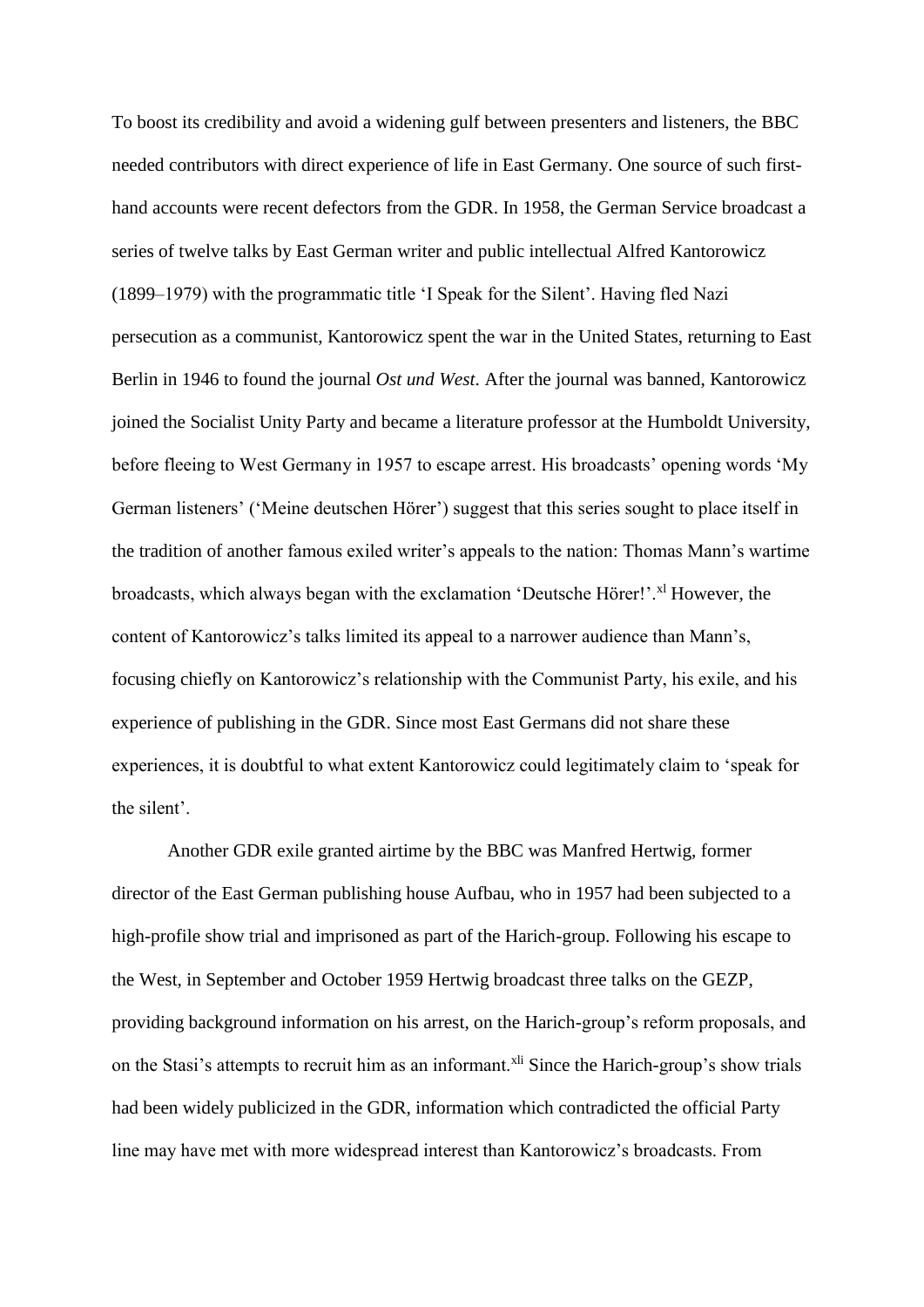January to April 1960, Hertwig presented a series of weekly talks on the GEZP called 'Democracy – Socialism – Reunification', in which he continued to refute the Ulbricht regime's pronouncements on himself and his colleagues by providing detailed background information.<sup>xlii</sup>

While contributions from leading intellectuals who had recently fled the regime were useful as authentic accounts of state oppression and surveillance contradicting official GDR propaganda, they necessarily presented a minority view and could not claim to speak for a broad GDR audience. From a policy point of view, however, these broadcasts adhered very closely to the BBC's mission of criticizing the East German leadership whilst not encouraging its overthrow. Instead, detailed accounts of the state's harsh treatment of wouldbe reformers, highlighting defection as the only way out, may have served as a deterrent to any form of active resistance.

The tension between a non-interventionist policy and potentially subversive content surfaced repeatedly in the GEZP's most popular format featuring GDR voices: the letter box programme 'Letters without Signature'. In early June 1953, presenter Christopher Dilke suggested 'a more stirring opening to the programme', which involved a trumpet call from Beethoven's *Fidelio* followed by Dilke's announcement: 'Freedom – the longing for freedom – the despair over being deprived of freedom – this is the topic which overshadows all others'.<sup>xliii</sup> However, even when proposing it, Dilke was clearly aware that this more dramatic presentation had to remain empty rhetoric, assuring the Head of the German Service: 'You will observe that by the form of words I avoid promising any sort of immediate relief'.<sup>xliv</sup> In any case, Dilke's suggestion quickly received a dampener from the Assistant Head of the German Service, Richard O'Rorke:

I am personally opposed to any more dramatic form of presentation of the very human raw material of 'Ohne Unterschrift' ['Without Signature']. It is my view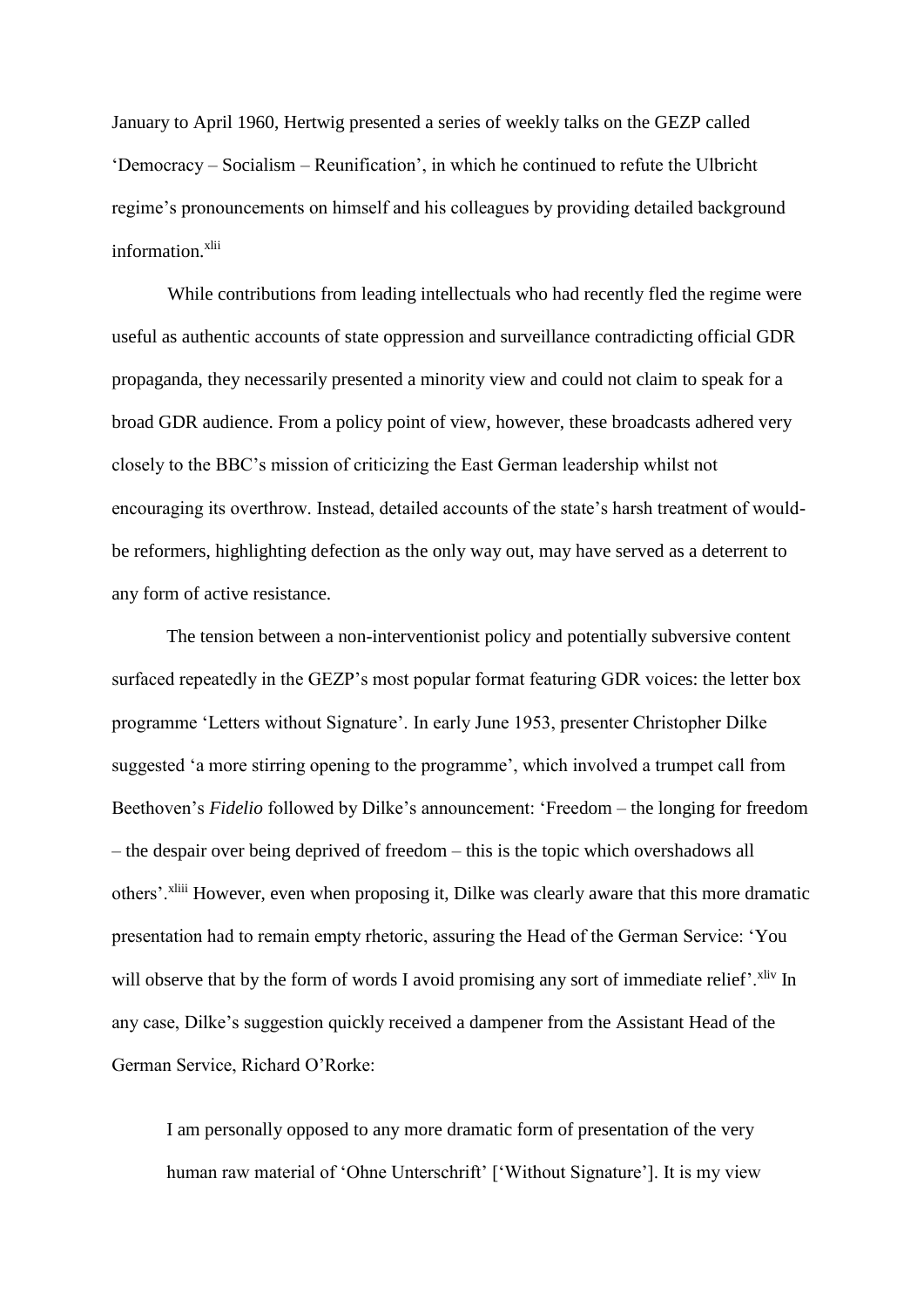that people in the E.Z. want to hear first and foremost the letters themselves – linked with a minimum of straight, serious and sincere comment. $x^{1v}$ 

In O'Rorke's view, the programme's foremost quality was its relaying of authentic East German voices instead of outside commentary. Since listener research supported O'Rorke's opinion, the programme continued to adopt a more measured tone.

This was by no means the last disagreement on the degree of political intervention in 'Letters without Signature'. A few months after the East German workers' uprising of 17 June 1953 had been brutally suppressed by Soviet tanks, James Thomson, the German Topical Organiser, exchanged a series of increasingly heated memoranda on the subject with Dilke. Thomson pointed out that the programme had 'entered upon a particularly crucial period with […] both the listening audience and the security risks of contact with the BBC higher than ever before'.<sup>xlvi</sup> In Thomson's view,

any attempt on our part to mobilise resistance, even if only passive, is both inconsistent and dangerous. Quite apart from anything else, we run the grave risk not only of jeopardising people's lives and liberty but also of involving the Corporation in political trials.<sup>xlvii</sup>

Dilke strongly disagreed with this interpretation of the GEZP's mission:

I think passive, as opposed to active, resistance does fall within our orbit. Such mild forms of resistance as I allow listeners to put forward, such as not buying newspapers and making use of constitutional rights, are not illegal and are very unlikely to involve the B.B.C. in a political trial unless it was going to be involved anyway. Xlviii

One of the aspects most likely to expose listeners to potential reprisals was the fact that the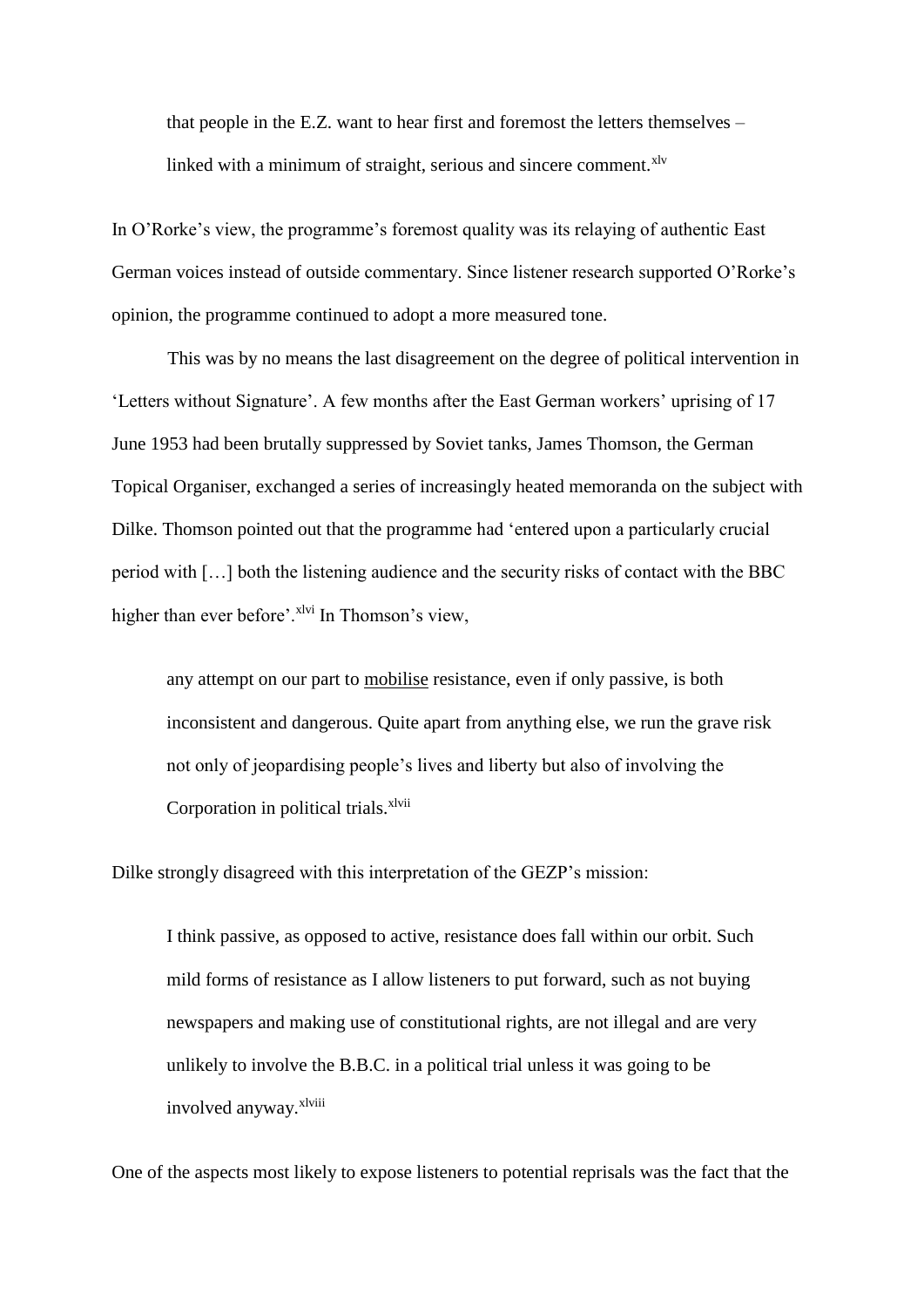programme depended on East German listener letters for its content and its claims to authenticity. As the GDR became increasingly isolated and government surveillance methods more efficient, encouraging listeners to write to the BBC meant asking them to take a considerable risk. Until 1961, listeners still had the option of posting letters in West Berlin, or of visiting the BBC German Service office on Savignyplatz and writing a letter there. However, neither of these options was risk-free, and listeners without access to West Berlin remained at even higher risk than those able to visit the Western half of the city.

In mid-1954, the German Service's Berlin representative reported that East German state security services were intercepting all 'Letters without Signature' correspondence to the BBC's P.O. box in West Berlin. He cautioned that 'there appears to be a real danger now that our listeners will get into serious trouble if they write to us'.<sup>xlix</sup> Instead of cancelling the programme, the German Service began frequently switching P.O. boxes and finally adopted a system of fake addresses, usually linked to bomb sites in West Berlin, which would alert the West Berlin postal service to divert letters to the BBC office. Nevertheless, numerous East Germans were arrested and tried for corresponding with the BBC: in 1957 the German Service learnt that two men from small towns in Thuringia and Saxony had been sentenced to four and five years' hard labour respectively for 'having sent inflammatory and libellous letters about conditions in the Soviet Zone to the BBC'. <sup>l</sup>

A significant minority of listeners clearly thought the BBC German Service was worth the risk, as they continued to write letters throughout the East Zone Programme's existence.<sup>li</sup> Correspondence tended to increase at crisis points during the early Cold War, with a particular influx of letters following the 1953 workers' uprising.<sup>Iii</sup> This was partly due to increased listening to foreign stations during politically turbulent times. A report compiled by British Military Government in Berlin a few months after the 1956 Hungarian uprising stressed the significance of impartial news broadcasts for East German listeners: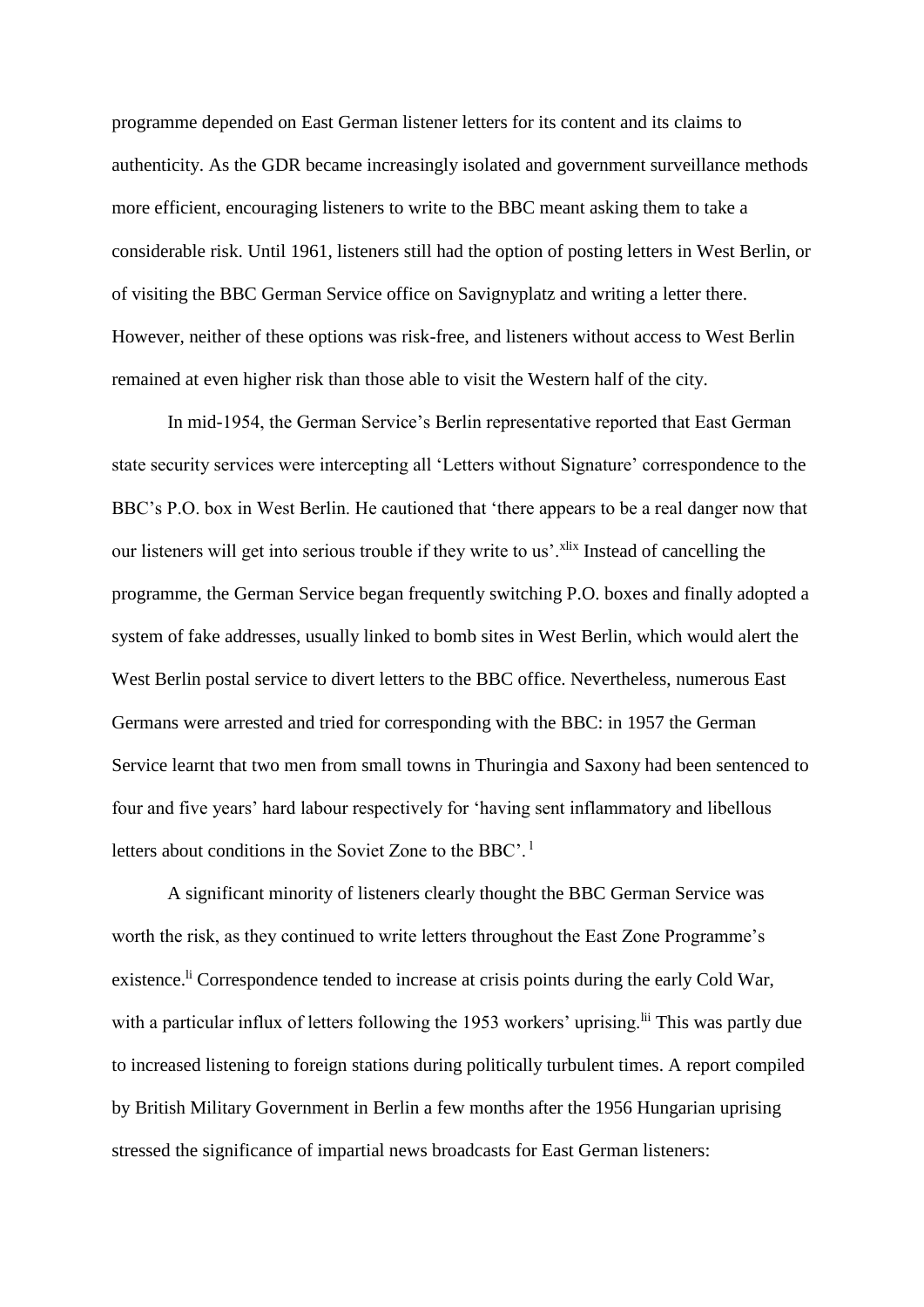Recent events have if anything increased the importance of the BBC's East German broadcasts by increasing (notably during the Polish crisis and even more so during the Hungarian rising last October and November) the amount of listening to western radio.<sup>liii</sup>

In addition to this desire for accurate information during Cold War flash points, a sense of imagined community amongst East German listeners and of solidarity from the West were important factors for making people engage with the East Zone Programme, and particularly with its letter box feature. Listeners writing to the BBC after the 1953 uprising 'repeatedly expressed their gratitude for the hope and strength gained from listening to the E.Z.P., which [...] encourages them by showing on the one hand that others in the Zone feel as they do, and on the other that their conditions of life are known in the West'. Iv This was a crucial part of the appeal of 'Letters without Signature'.

Drawing on listener letters and interviews with East German refugees and visitors to Berlin trade fairs, the BBC's Listener Research Unit documented the programme's consistent popularity:

Listeners said it gave them the feeling of being in touch both with each other and the world beyond the Iron Curtain. People liked to hear their own views expressed and their questions answered. Four or five of those interviewed said they had written to ['Letters without Signature'] themselves. Admiration was expressed for the impartiality of the BBC in reading critical and favourable letters alike which inspired confidence in the BBC.<sup>lv</sup>

Gradually, however, alongside the repeated praise, the listener research reports also documented a growing sense of dissatisfaction with BBC presenters' responses to listener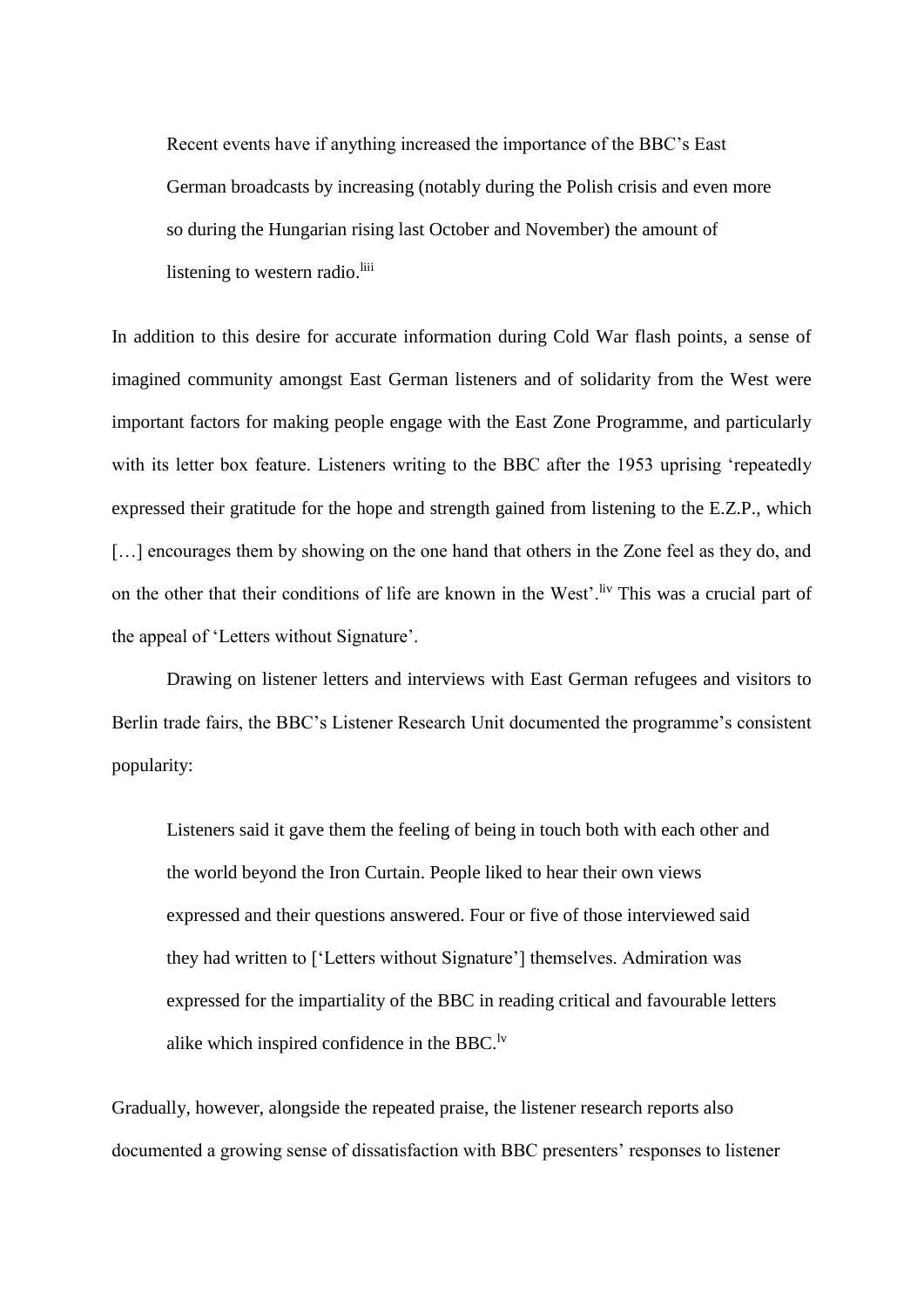letters:

Dilke was [...] criticised by half a dozen listeners for not being serious enough about East Zone needs, for not being tough enough, for giving evasive or useless advice. 'The speaker waters everything down and tells us to hold out. That gradually irritates and depresses the listener. But it's not the speaker's fault – that's just England's attitude'. $\frac{1}{1}$ <sup>lvi</sup>

By the early 1960s, the impression of the programme's futility began to mix with a feeling of abandonment by the West during the second Berlin crisis. One listener commented in July 1960: 'Your programmes are very good and I listen to them as often as possible, but I doubt whether basically they change anything', while another criticized that 'by simply reading the Letters without Signature you do nothing to get rid of Communism. You should make a change and not only read out the letters but at the same time suggest how Communism can be absolutely destroyed'. <sup>Ivii</sup> In return for corresponding with and listening to the BBC, some listeners clearly expected concrete advice from the broadcaster, paired with diplomatic intervention by Western governments.

Following the building of the Berlin Wall, some listeners treated the BBC as a direct representative of the British government, and used their letters to call on the Western powers to take a stand: 'In the names of thousands of enslaved peoples we appeal to you for deeds [...] For 16 years we have been told that we will become free but what has happened? How can we still believe in the Western world?'.<sup>Iviii</sup> In some cases, the heightened sense of abandonment mixed with accusations that Western broadcasters had acted as a safety-valve, encouraging East Germans to believe they would eventually be freed from oppression:

A listener in Brandis, Wurzen, wrote this: 'You, the London station, and RIAS are always reproached with having, through your broadcasts, enticed citizens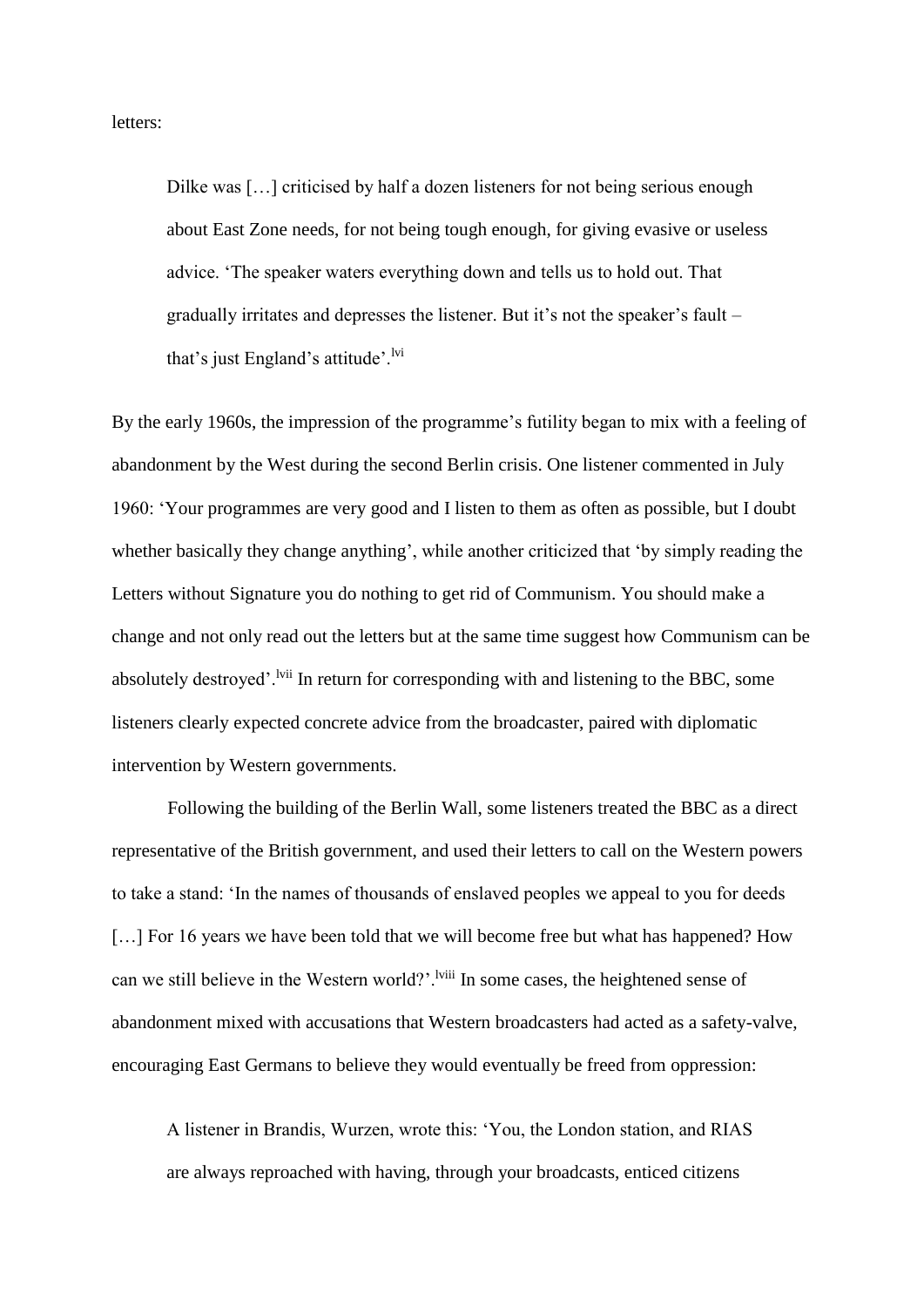away from the DDR. I can prove the contrary concerning myself and my family. If you had not always given us hope, we would no longer be in the DDR. I cannot refrain from the bitter reproach, as not only I but the largest, the overwhelming part of the East Zone has realized that you have written us off. […] Please do something at last or we shall lose our hope'.<sup>lix</sup>

In this listener's opinion, through fostering hope within East Germany the BBC had in fact strengthened the regime it purported to oppose by discouraging East Germans from taking direct action against it, or making plans to escape to the West.

One of the East Zone Programme's inherent contradictions was that by providing East Germans with news of the outside world and a sense of community, it helped to make life under an oppressive regime more bearable, thus potentially stabilising the GDR. Moreover, the option of writing letters to the German Service provided disgruntled East Germans with an outlet for criticism which might otherwise have been channelled into concrete political protest. The sustained popularity of 'Letters without Signature' throughout the GEZP's existence indicates that listeners felt best represented by these anonymous East German voices on the air. British voices overtly promoting UK government policy were the least credible to East German listeners, as they were easily detected as unsophisticated propaganda efforts from the other side of the Iron Curtain. German-speaking wartime émigrés dissected Eastern propaganda in entertaining comedy features and – in Erich Fried's case – through widely-respected political commentary. Meanwhile, recent East German defectors presenting their own accounts provided the German Service with authenticity and topicality by refuting Party propaganda from first-hand experience, but ultimately these individual fates did not represent the majority of the East German population.

By drawing on all of these different perspectives, the BBC German Service to a certain extent lived up to its goals of convincing listeners that the spiritual values and living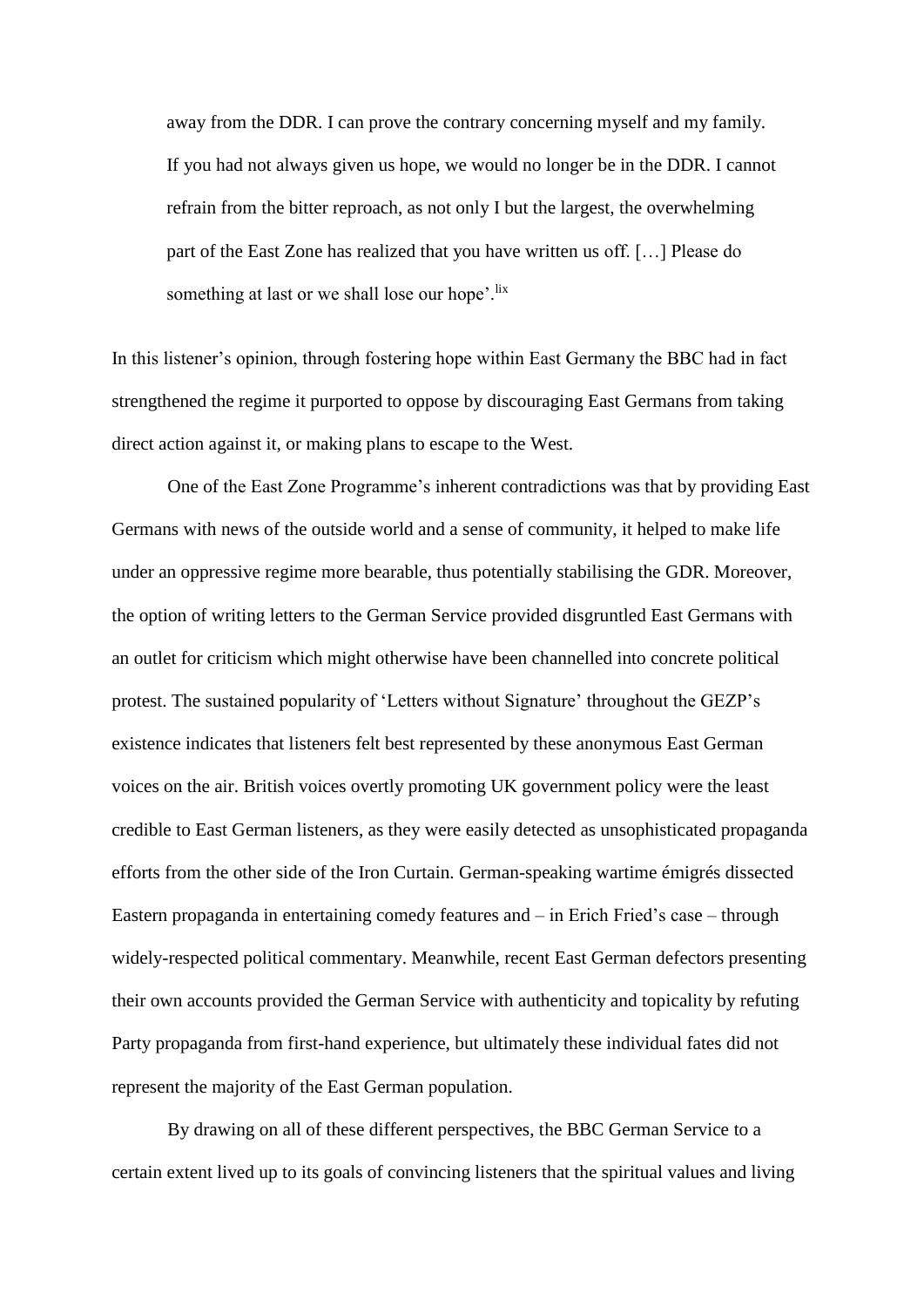standards of the West were superior, and helped them to resist East German government propaganda. However, while the sense of an imagined oppositional community promoted by the BBC might foster hope within listeners for a better future, the German Service was in fact very careful not to encourage any hopes for concrete Western intervention. One problematic aspect of this broadcasting strategy was its sustainability: it was a gamble as to how long the BBC could keep East Germans (illegally) listening to foreign broadcasts without offering them any prospect of change.

*Acknowledgements*: This work was funded by the Leverhulme Trust through a Leverhulme Early Career Fellowship.

### NOTES

1

- <sup>i</sup> J.B. Black, *Organising the Propaganda Instrument: The British Experience* (The Hague: Martinus Nijhoff, 1975), 59.
- ii Patrick Major, 'Listening behind the Curtain: BBC Broadcasting to East Germany and its Cold War Echo', *Cold War History* 13 (2013): 255–75, here: 258.
- iii Initially the GEZP occupied a different time slot, but following analysis of listener data throughout the 1950s, it moved to the 8–9pm slot in its final iteration.
- iv Memo from Fritz Beer (German Workers' Programme) to Lindley Fraser (Head of German Service), subject: 'Eastern Germany Programme', 24 February 1949, E1/756, BBC Written Archives Centre [WAC in the following].
- <sup>v</sup> On radio in the GDR, see Klaus Arnold and Christoph Classen (eds), *Zwischen Pop und Propaganda: Radio in der DDR* (Berlin: Christoph Links, 2004).
- vi See e.g. Friederike Kind-Kovács, 'Voices, Letters, and Literature through the Iron Curtain: Exiles and the (Trans) Mission of Radio in the Cold War', *Cold War History* 13 (2013): 193–219; Arch Puddington, *Broadcasting Freedom: The Cold War Triumph of Radio Free Europe and Radio Liberty* (Lexington: University of Kentucky Press, 2003); Gary D. Rawnsley, 'Cold War Radio in Crisis: The BBC Overseas Services, the Suez Crisis and the 1956 Hungarian Uprising', *Historical Journal of Film, Radio and Television* 16 (1996): 197–219.
- vii Gary D. Rawnsley, Radio Diplomacy and Propaganda: The BBC and VOA in International Politics, 1956–64 (Houndmills: Macmillan, 1996); Michael Nelson, War of the Black Heavens: The Battles of Western Broadcasting in the Cold War (New York: Syracuse University Press, 1997).
- viii Alban Webb, 'Auntie Goes to War Again', *Media History* 12 (2006): 117–32; Webb, 'Cold War Radio and the Hungarian Uprising, 1956', *Cold War History* 13 (2013): 221– 38; Webb, *London Calling: Britain, the BBC World Service and the Cold War* (London: Bloomsbury, 2014).
- ix Webb, 'A Leap of Imagination: BBC Audience Research over the Iron Curtain', *Participations: Journal of Audience & Reception Studies* 8 (2011): 154–72; Graham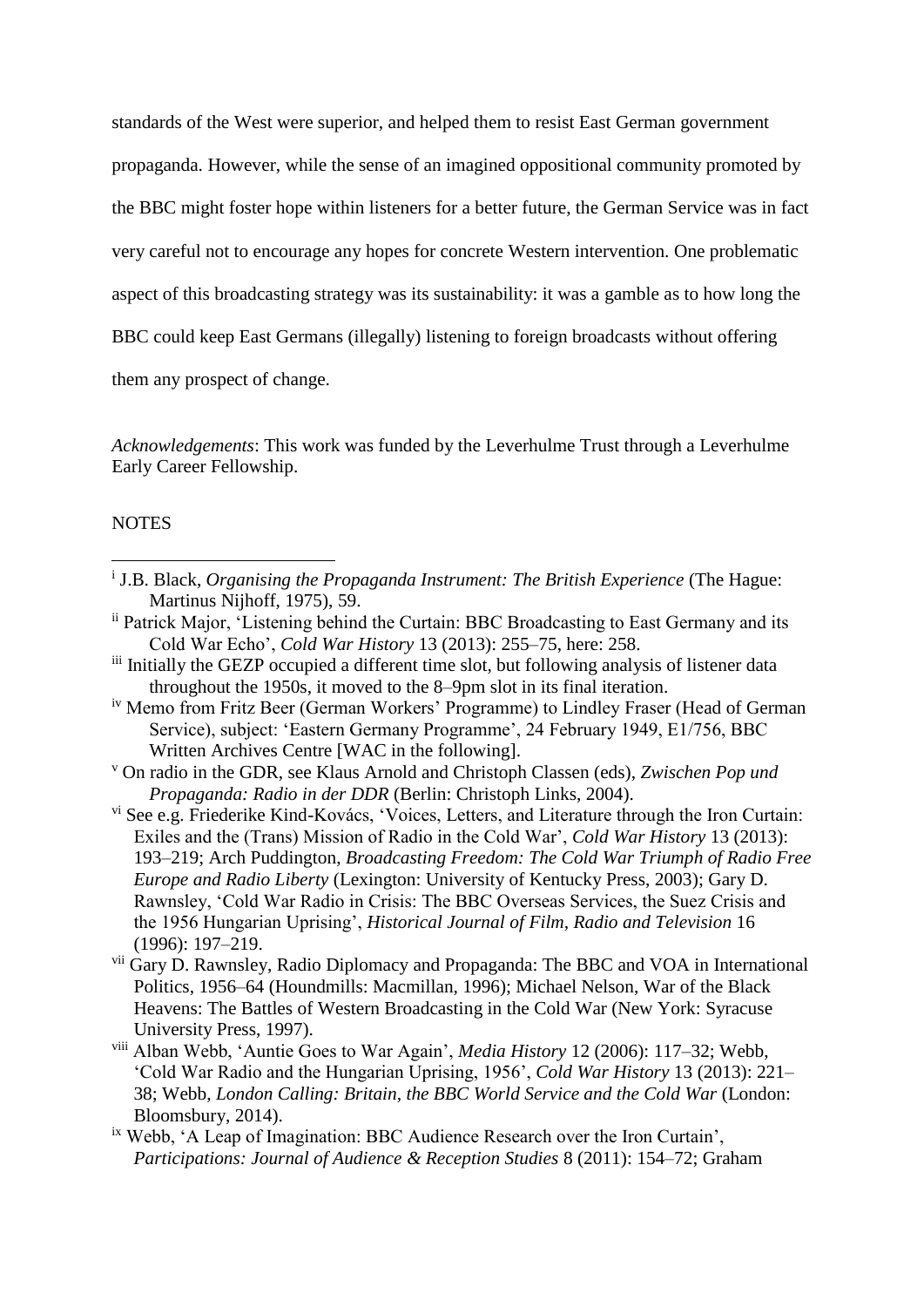Mytton, 'Audience Research at the BBC External Services during the Cold War: A View from the Inside', *Cold War History* 11 (2011): 49–67.

- <sup>x</sup> Gerard Mansell, *Let Truth Be Told: 50 Years of External Broadcasting* (London: Weidenfeld and Nicolson, 1982).
- xi Patrick Major, 'Listening behind the Curtain: BBC Broadcasting to East Germany and its Cold War Echo', *Cold War History* 13 (2013): 255–75.
- xii Susanne Schädlich, Briefe ohne Unterschrift: Wie eine BBC-Sendung die DDR herausforderte (Munich: Albrecht Knaus, 2017).
- xiii Apart from one surviving script for 'The Two Comrades' from 1949 (German Features: Scripts, October 1949, BBC WAC), the earliest dates from January 1961 (Microfilm EG 11, BBC WAC). The earliest available script for 'Letters without Signature' is from January 1965 (Microfilm EG 7, BBC WAC), while the earliest surviving script for 'The Surprised Newspaper Reader' is from January 1967 (Microfilm EG 12, BBC WAC).
- xiv 'The Principles and Purpose of the BBC's External Services', 30 October 1946, R1/82/2, G68, BBC WAC.

xv See Major, 'Listening behind the Curtain', 273.

- xvi Memo from Fritz Beer (German Workers' Programme) to Lindley Fraser (Head of German Service), subject: 'Eastern Germany Programme', 24 February 1949, E1/756, BBC WAC.
- xvii For more information on the German Service's role during the occupation, see Emily Oliver, 'Tuning into Germany: The BBC German Service and the British Occupation', in *German in the World: A Culture in National, Transnational and Global Contexts*, ed. James Hodkinson and Benedict Schofield (Rochester, NY: Camden House, forthcoming 2020).

xviii Lindley Fraser, 'As I See It', 26 December 1949, Lindley Fraser: Talks & Features Scripts, 1.7.1949–31.12.1949, BBC WAC.

1

- xx Memo from Christopher Dilke to Lindley Fraser, subject: 'Minutes of a Special Programme Meeting on 17<sup>th</sup> December to Consider the Future of the East Zone Programme', December 1951, E1/756, BBC WAC.
- xxi See Webb, 'Cold War Radio', 233.

- xxvi See Jennifer Taylor, 'The Propagandists' Propagandist: Bruno Adler's "Kurt und Willi" Dialogues as Expression of British Propaganda Objectives', in *'Immortal Austria'?: Austrians in Exile in Britain*, ed. Charmian Brinson, Richard Dove, and Jennifer Taylor (Amsterdam: Rodopi, 2007), 19–31.
- xxvii For a collected edition of the Hirnschal scripts, see Robert Lucas, *'Teure Amalia, vielgeliebtes Weib!' Die Briefe des Gefreiten Adolf Hirnschal an seine Frau in Zwieselsdorf* (Frankfurt/Main: Fischer, 1984).
- xxviii No scripts survive for this programme, but an audio recording is included on a CD of German Service highlights, see Deutsches Rundfunkarchiv (ed.), *Hier ist England: Historische Aufnahmen des Deutschen Dienstes der BBC* (Frankfurt: DHM, 1998). For more information and transcripts of some of Ivan's songs, see Carl Brinitzer, *Hier spricht London: Von einem der dabei war* (Hamburg: Hoffmann und Campe, 1969), 313–17.
- xxix See 'Erweitertes Programm für Ostdeutschland im deutschsprachigen Dienst der BBC', 13 May 1951, E1/756, BBC WAC.

xix Ibid.

xxii Richard O'Rorke, 'The Truth Is …', 12 June 1958, E1/753/6, BBC WAC. xxiii Ibid.

xxiv Ibid.

xxv Ibid.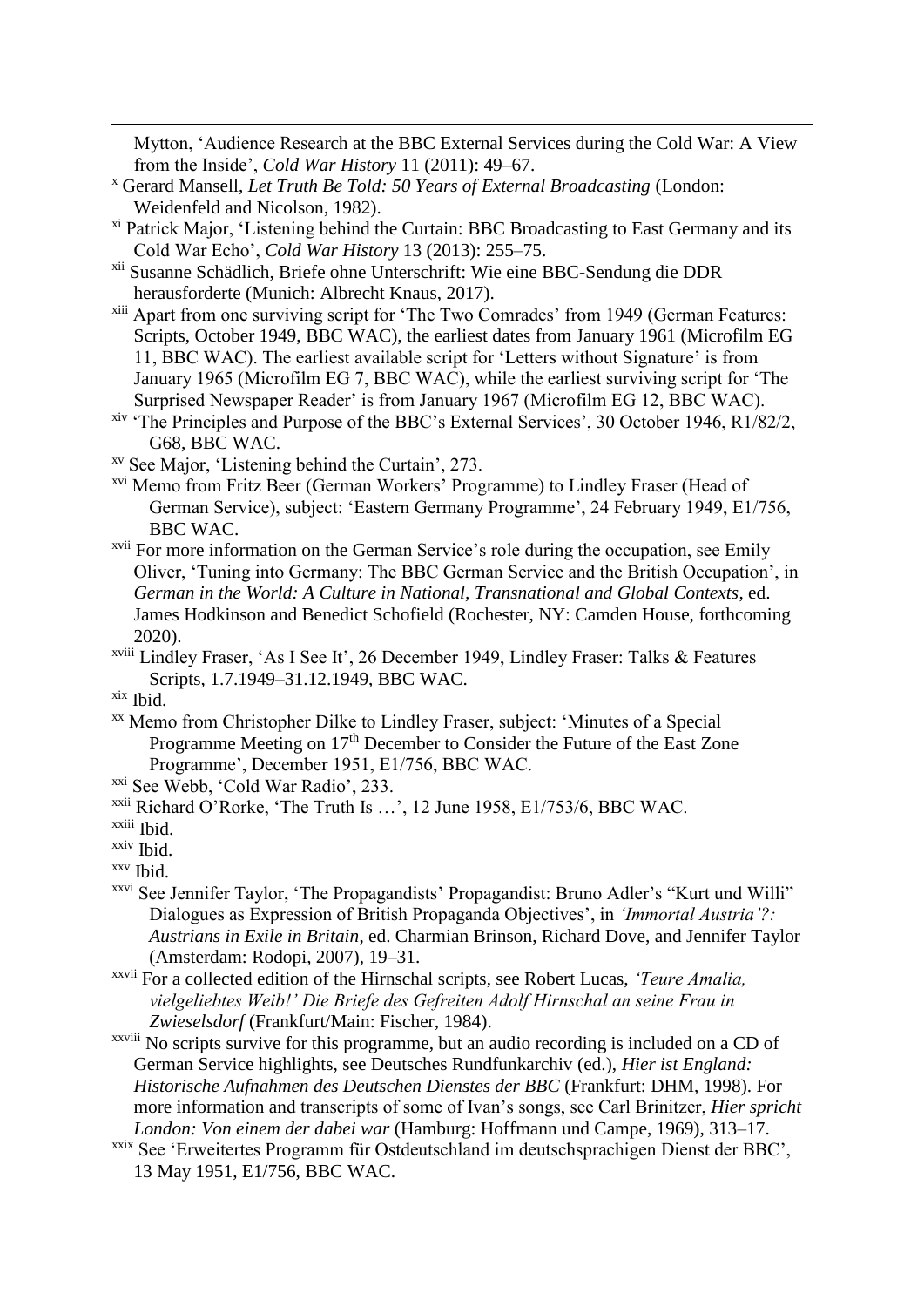- 1 xxx Memo from Christopher Dilke to Lindley Fraser, subject: "Minutes of a Special Programme Meeting on  $17<sup>th</sup>$  December to consider the future of the East Zone Programme", December 1951, E1/756, BBC WAC.
- xxxi On the circumstances surrounding Fried's departure from the German Service, see Steven W. Lawrie, *Erich Fried: A Writer without a Country* (New York: Peter Lang, 1996); and Lawrie, '"Ein Urviech und eine Seele von Mensch": Erich Fried at the BBC', in *'Stimme der Wahrheit': German-Language Broadcasting by the BBC*, ed. Charmian Brinson and Richard Dove (Amsterdam: Rodopi, 2003), 117–38.
- xxxii J.T. Lockhart, 'German Audience Research: Berlin Industrial Fair Soviet Zone Listening Survey,  $14<sup>th</sup>-29<sup>th</sup>$  September, 1957', 11, E3/208/1, BBC WAC.
- xxxiii Lindley Fraser, 'Programme Contract Staff: Annual Report', 12 Apr 1961, R94/1, 711/1, BBC WAC.
- xxxiv Erich Fried, 'Marx und Engels', prod. Walter Hertner, 14 March 1952, Microfilm: European Division (1952–1974), no. 1, BBC WAC.
- xxxv Erich Fried, 'Tito Speaks' (I–IV), prod. H. Rosenhauer, H. Steindamm, and Gerd Puritz, 12–24 February 1953, Microfilm: European Division (1952–1974), no. 1, BBC WAC.
- xxxvi Erich Fried, 'Die fortschrittlichen Socken', prod. Gerd Puritz, 23 September 1952; Fried, 'Der aktivistische Staubsauger', prod. H. Steindamm, 27 October 1952, Microfilm: European Division (1952–1974), no. 1, BBC WAC.
- xxxvii Manfred Schreiner (a.k.a. Erich Fried), 'Das Lehrstück von Prag', prod. Gerd Puritz, 2 December 1952, Microfilm: European Division (1952–1974), no. 1, BBC WAC. xxxviii Ibid., 1–2.
- xxxix 'Dies ist die Lehre von Prag: ihr Menschen in allen Ländern, / Wendet die Augen nicht ab, denn so ist's, und ihr selbst müsst es ändern. / Unrecht wird nicht von größerem Unrecht vernichtet / und Irrtum wird von Gemeinheit niemals gerecht gerichtet. / Gedenket der Reden von Freiheit und Gleichheit: die waren gelogen. / Gedenkt eurer Hoffnungen, immer wieder betrogen. / Wenn sie euch heute das Reden und Denken verbieten, / Dann wisst ihr: Das sind die Leute, die alles verrichten: ... / Und auch jener Männer aus Prag, von den eigenen Genossen gehängt / gedenkt! Gedenkt!' (Schreiner, 'Das Lehrstück von Prag', 7). All translations from German are my own unless otherwise indicated.
- xl Alfred Kantorowicz, 'Ich spreche für die Schweigenden Talk XII', 13 July 1958, A33/168, Deutsches Rundfunkarchiv (DRA). For more information on Thomas Mann's wartime broadcasts, see Sonja Valentin, *'Steine in Hitlers Fenster': Thomas Manns Radiosendungen* Deutsche Hörer! *(1940–1945)* (Göttingen: Wallstein, 2015).
- xli See Manfred Hertwig, 'Über einige Ursachen und Hintergründe der Verhaftung der Harich-Gruppe', 29 September 1959; Hertwig, 'Der dritte Weg und die Harich-Gruppe (2)', 6 October 1959; Hertwig, 'Wie ich aus dem Zuchthaus Bautzen kam', 13 October 1959, A33/168, DRA.
- <sup>xlii</sup> See Manfred Hertwig, 'Demokratie Sozialismus Wiedervereinigung  $(1-16)$ ', 5 January – 19 April 1960, Microfilm EG13, BBC WAC.
- xliii 'Freiheit die Sehnsucht nach Freiheit die Verzweiflung über den Raub der Freiheit das ist das Thema, das alle anderen Themen überschattet'. Memo from Christopher Dilke to Lindley Fraser, subject: 'Letters without Signature', 10 June 1953, E1/756, BBC WAC.

xlvi Memo from James Thomson to Christopher Dilke, subject: 'East Zone Programme', 26 October 1953, E1/756, BBC WAC.

xliv Ibid.

xlv Ibid.